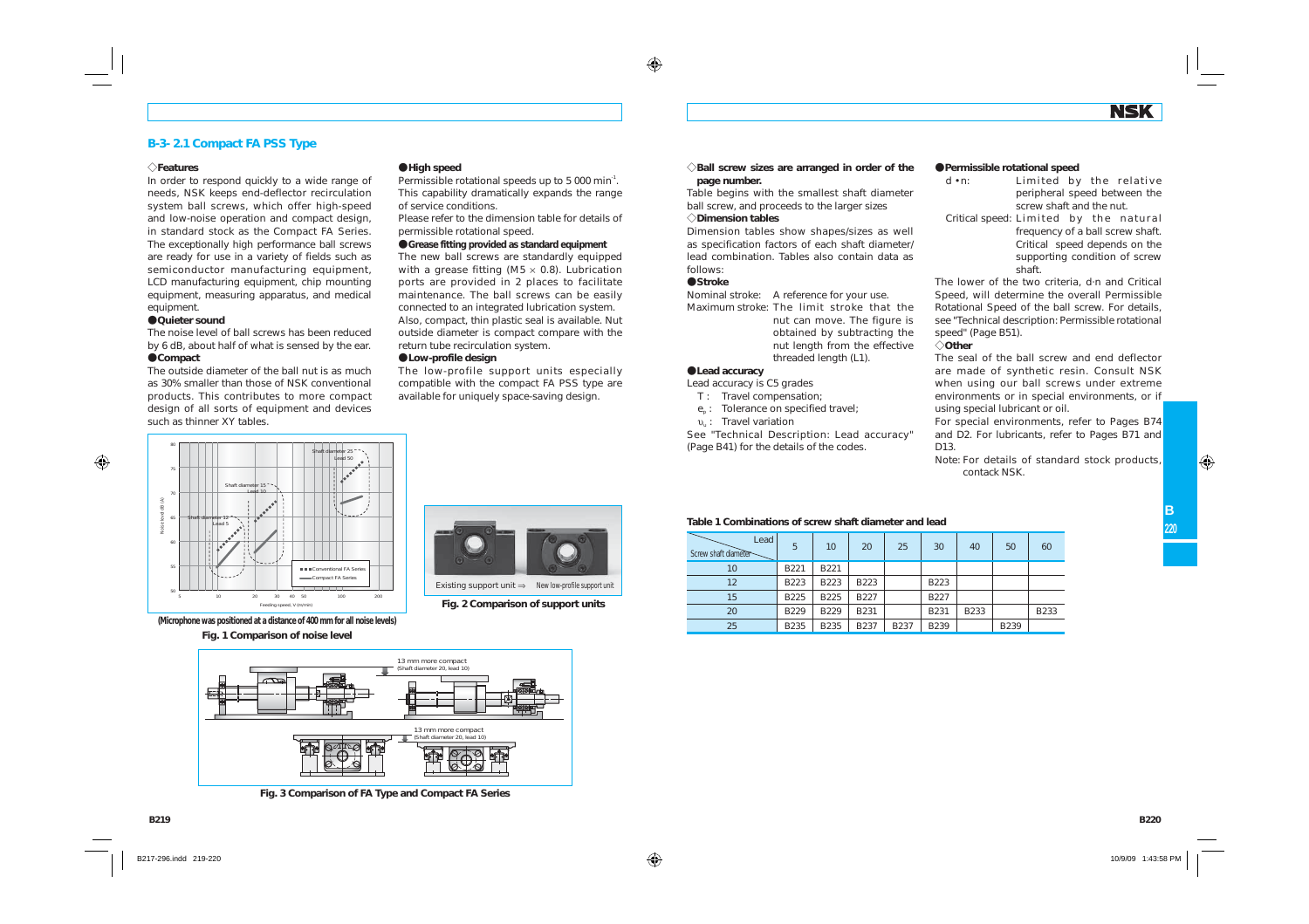### **NSK Screw shaft ø10**

# **Lead 5, 10**



| <b>Ball screw specification</b>         |                                      |  |  |  |  |  |  |  |  |
|-----------------------------------------|--------------------------------------|--|--|--|--|--|--|--|--|
| Preload type                            | Oversize ball preload<br>(P-preload) |  |  |  |  |  |  |  |  |
| Ball diameter/screw shaft root diameter | 2.000/8.2                            |  |  |  |  |  |  |  |  |
| Ball circle dia.                        | 10.3                                 |  |  |  |  |  |  |  |  |
| Accuracy grade/axial play               | C5/0                                 |  |  |  |  |  |  |  |  |
| Factory pre-packed grease               | NSK grease PS2                       |  |  |  |  |  |  |  |  |
|                                         |                                      |  |  |  |  |  |  |  |  |

| Recommended support unit   For drive side   For opposite to drive side |          |  |
|------------------------------------------------------------------------|----------|--|
| WBK08-01B                                                              | (square) |  |
| WBK08S-01B (square)                                                    |          |  |
| <b>WBK08-11B</b>                                                       | (round)  |  |

Unit: mm

**B222**





|                                                    | Screw shaft     | Lead            | Basic load ratings (N) |               | Stroke  |      | Nut    | Screw shaft dimensions |             |             |
|----------------------------------------------------|-----------------|-----------------|------------------------|---------------|---------|------|--------|------------------------|-------------|-------------|
| Ball screw No.                                     | diameter        |                 | Dynamic                | <b>Static</b> |         | Max. | length |                        |             |             |
|                                                    | d               | 1               | $C_{\rm a}$            | $C_{0a}$      | Nominal | L,-L | L      | $L_{\rm t}$            | $L_{\rm a}$ | $L_{\rm o}$ |
| PSS1005N1D0171<br>PSS1005N1D0221<br>PSS1005N1D0321 |                 |                 |                        |               | 50      | 83   |        | 112                    | 125         | 171         |
|                                                    |                 |                 | 2930                   | 4 7 9 0       | 100     | 133  |        | 162                    | 175         | 221         |
|                                                    |                 | 5               |                        |               | 200     | 233  | 29     | 262                    | 275         | 321         |
| PSS1005N1D0421                                     |                 |                 |                        |               | 300     | 333  |        | 362                    | 375         | 421         |
| PSS1005N1D0521                                     | 10 <sup>°</sup> |                 |                        |               | 400     | 433  |        | 462                    | 475         | 521         |
| PSS1010N1D0221                                     |                 |                 |                        |               | 100     | 130  |        | 162                    | 175         | 221         |
| PSS1010N1D0321<br>PSS1010N1D0421<br>PSS1010N1D0521 |                 | 10 <sup>1</sup> | 1970                   | 3 0 1 0       | 200     | 230  |        | 262                    | 275         | 321         |
|                                                    |                 |                 |                        |               | 300     | 330  | 32     | 362                    | 375         | 421         |
|                                                    |                 |                 |                        |               | 400     | 430  |        | 462                    | 475         | 521         |

| roke: | Nut    |     | Screw shaft dimensions |     |                | Lead accuracy |             | Shaft                   | Dynamic preload | <b>Mass</b> | Permissible rotational speed (min <sup>3</sup> ) |              | Internal spatial Standard volume of |
|-------|--------|-----|------------------------|-----|----------------|---------------|-------------|-------------------------|-----------------|-------------|--------------------------------------------------|--------------|-------------------------------------|
| Max.  | length |     |                        |     | Target value   | Error         | Variation   | runout                  | torque          |             |                                                  |              | volume of nut   grease replenishing |
| L,-L  |        | L,  | ட                      |     |                | $e_{n}$       | $v_{\rm n}$ | $\curvearrowright$<br>U | $(N$ cm) $*1$   | (kg)        | Fixed-Simple                                     | $\rm (cm^3)$ | (cm <sup>3</sup> )                  |
| 83    |        | 112 | 125                    | 171 |                | 0.020         | 0.018       | 0.030                   | $0.7 - 3.3$     | 0.3         |                                                  |              |                                     |
| 133   |        | 162 | 175                    | 221 |                | 0.020         | 0.018       | 0.045                   | $0.7 - 3.3$     | 0.3         |                                                  |              |                                     |
| 233   | 29     | 262 | 275                    | 321 |                | 0.023         | 0.018       | 0.060                   | $0.6 - 4.3$     | 0.3         | 5 0 0 0                                          | 0.8          | 0.4                                 |
| 333   |        | 362 | 375                    | 421 |                | 0.025         | 0.020       | 0.070                   | $0.6 - 4.3$     | 0.4         |                                                  |              |                                     |
| 433   |        | 462 | 475                    | 521 | $\overline{O}$ | 0.027         | 0.020       | 0.085                   | $0.4 - 4.9$     | 0.5         |                                                  |              |                                     |
| 130   |        | 162 | 175                    | 221 |                | 0.020         | 0.018       | 0.045                   | $0.7 - 3.3$     | 0.3         |                                                  |              |                                     |
| 230   |        | 262 | 275                    | 321 |                | 0.023         | 0.018       | 0.060                   | $0.6 - 4.3$     | 0.4         | 5 0 0 0                                          | 0.7          | 0.4                                 |
| 330   | 32     | 362 | 375                    | 421 |                | 0.025         | 0.020       | 0.070                   | $0.6 - 4.3$     | 0.4         |                                                  |              |                                     |
| 430   |        | 462 | 475                    | 521 |                | 0.027         | 0.020       | 0.085                   | $0.4 - 4.9$     | 0.5         |                                                  |              |                                     |

Remarks: 1. Indicates ball screw preload control value. About 2.0 N·cm of torque is added due to thin plastic seal. 2. Contact NSK if permissible rotational speed is to be exceeded.

3. Service temperature range is 0˚C to 80˚C.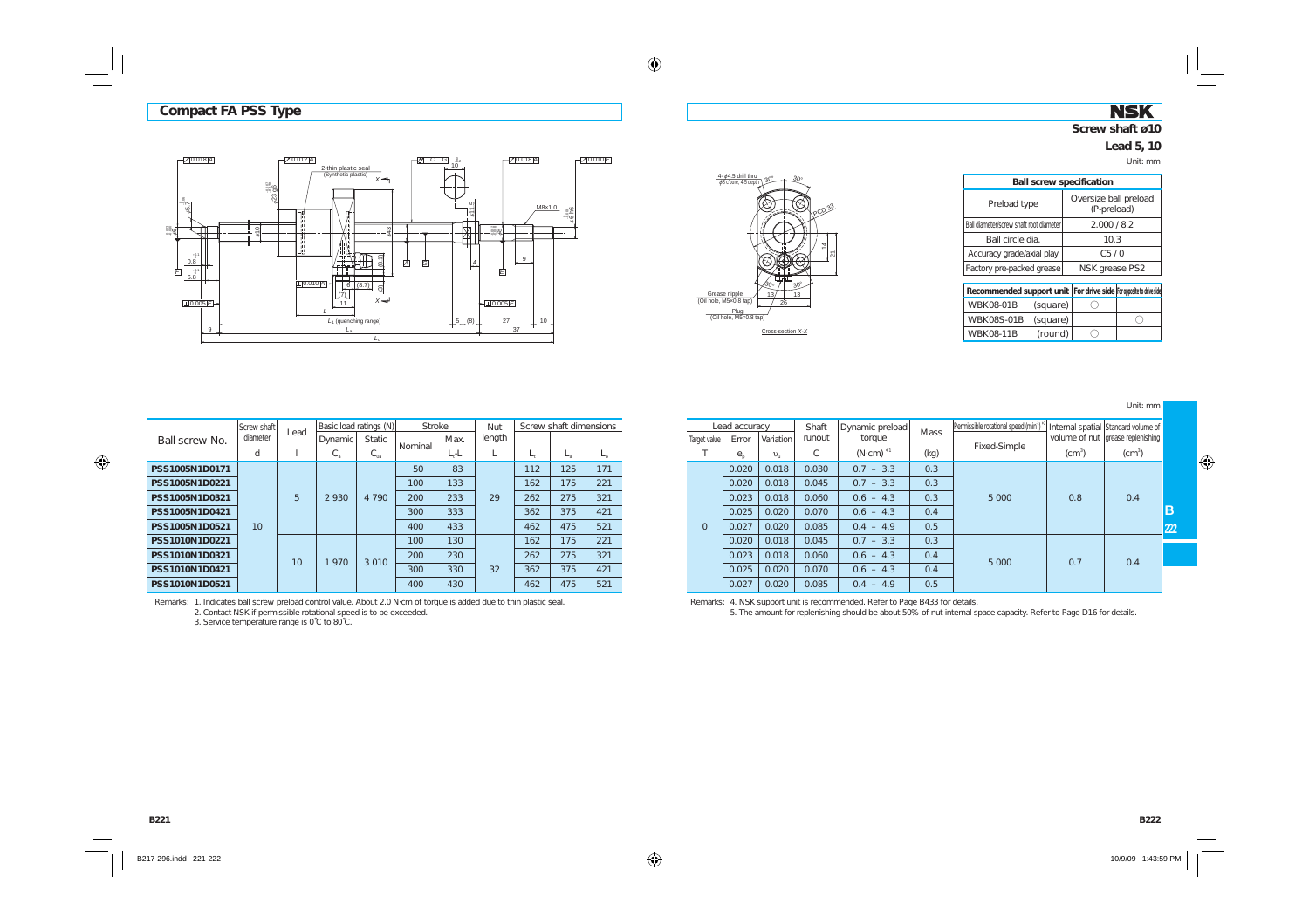# **NSK Screw shaft ø12**

#### **Lead 5, 10, 20, 30**

Unit: mm





| <b>Ball screw specification</b>         |                                                                        |
|-----------------------------------------|------------------------------------------------------------------------|
| Preload type                            | Oversize ball preload<br>(P-preload)                                   |
| Ball diameter/screw shaft root diameter | 2.000/10.2                                                             |
| Ball circle dia.                        | 12.3                                                                   |
| Accuracy grade/axial play               | C <sub>5</sub> /0                                                      |
| Factory pre-packed grease               | NSK grease PS2                                                         |
|                                         |                                                                        |
|                                         | Recommended support unit   For drive side   For opposite to drive side |

| Recommended support unit   For drive side   For opposite to drive side |          |  |
|------------------------------------------------------------------------|----------|--|
| WBK08-01B                                                              | (square) |  |
| WBK08S-01B (square)                                                    |          |  |
| <b>WBK08-11B</b>                                                       | (round)  |  |

Unit: mm

|                | Screw shaft | Lead | Basic load ratings (N) |          | <b>Stroke</b> |         | <b>Nut</b> |             | Screw shaft dimensions |         |                 |  |
|----------------|-------------|------|------------------------|----------|---------------|---------|------------|-------------|------------------------|---------|-----------------|--|
| Ball screw No. | diameter    |      | Dynamic                | Static.  | Nominal       | Max.    | length     |             |                        |         |                 |  |
|                | d           | 1    | $C_{\rm a}$            | $C_{0a}$ |               | $L, -L$ | L          | $L_{\rm t}$ | $L_{\rm a}$            | $L_{n}$ | $L_{1}$         |  |
| PSS1205N1D0171 |             |      |                        |          | 50            | 80      |            | 110         | 125                    | 171     |                 |  |
| PSS1205N1D0221 |             |      |                        |          | 100           | 130     |            | 160         | 175                    | 221     |                 |  |
| PSS1205N1D0321 |             | 5    | 3 200                  | 5860     | 200           | 230     | 30         | 260         | 275                    | 321     | $\overline{7}$  |  |
| PSS1205N1D0421 |             |      |                        |          | 300           | 330     |            | 360         | 375                    | 421     |                 |  |
| PSS1205N1D0521 |             |      |                        |          | 400           | 430     |            | 460         | 475                    | 521     |                 |  |
| PSS1205N1D0621 |             |      |                        |          | 500           | 530     |            | 560         | 575                    | 621     |                 |  |
| PSS1210N1D0221 |             |      |                        |          | 100           | 117     |            | 160         | 175                    | 221     |                 |  |
| PSS1210N1D0321 |             |      |                        |          | 200           | 217     |            | 260         | 275                    | 321     |                 |  |
| PSS1210N1D0421 |             | 10   | 3 200                  | 5860     | 300           | 317     | 43         | 360         | 375                    | 421     | $7\overline{ }$ |  |
| PSS1210N1D0521 |             |      |                        |          | 400           | 417     |            | 460         | 475                    | 521     |                 |  |
| PSS1210N1D0621 | 12          |      |                        |          | 500           | 517     |            | 560         | 575                    | 621     |                 |  |
| PSS1220N1D0271 |             |      |                        |          | 100           | 158     |            | 208         | 225                    | 271     |                 |  |
| PSS1220N1D0371 |             |      |                        |          | 200           | 258     |            | 308         | 325                    | 371     |                 |  |
| PSS1220N1D0471 |             | 20   | 2 1 5 0                | 3610     | 300           | 358     | 50         | 408         | 425                    | 471     | 9               |  |
| PSS1220N1D0571 |             |      |                        |          | 400           | 458     |            | 508         | 525                    | 571     |                 |  |
| PSS1220N1D0671 |             |      |                        |          | 500           | 558     |            | 608         | 625                    | 671     |                 |  |
| PSS1230N1D0271 |             |      |                        |          | 100           | 133     |            | 203         | 225                    | 271     |                 |  |
| PSS1230N1D0371 |             |      |                        |          | 200           | 233     |            | 303         | 325                    | 371     |                 |  |
| PSS1230N1D0471 |             | 30   | 2 1 5 0                | 3 6 1 0  | 300           | 333     | 70         | 403         | 425                    | 471     | 14              |  |
| PSS1230N1D0571 |             |      |                        |          | 400           | 433     |            | 503         | 525                    | 571     |                 |  |
| PSS1230N1D0671 |             |      |                        |          | 500           | 533     |            | 603         | 625                    | 671     |                 |  |

Remarks: 1. Indicates ball screw preload control value. About 2.0 N·cm of torque is added due to thin plastic seal. 2. Contact NSK if permissible rotational speed is to be exceeded.

3. Service temperature range is 0˚C to 80˚C.

| roke:   | Nut    |     |     | Screw shaft dimensions |                 |              | Lead accuracy                      |                    | Shaft         | Dynamic preload     | Mass        | Permissible rotational speed (min <sup>1</sup> ) |              | Internal spatial Standard volume of |     |
|---------|--------|-----|-----|------------------------|-----------------|--------------|------------------------------------|--------------------|---------------|---------------------|-------------|--------------------------------------------------|--------------|-------------------------------------|-----|
| Max.    | length |     |     |                        |                 | Target value | Error                              | Variation          | runout        | torque              |             | Fixed-Simple                                     |              | volume of nut grease replenishing   |     |
| $L, -L$ |        |     |     |                        |                 |              | $e_{\scriptscriptstyle{\text{D}}}$ | $\upsilon_{\rm n}$ | $\mathcal{C}$ | $(N \cdot cm)^{*1}$ | (kg)        |                                                  | $\rm (cm^3)$ | $(cm^3)$                            |     |
| 80      |        | 110 | 125 | 171                    |                 |              | 0.020                              | 0.018              | 0.030         | $0.7 - 3.3$         | 0.3         |                                                  |              |                                     |     |
| 130     |        | 160 | 175 | 221                    |                 |              | 0.020                              | 0.018              | 0.045         | $0.7 - 3.3$         | 0.3         |                                                  |              |                                     |     |
| 230     | 30     | 260 | 275 | 321                    | $7\overline{ }$ |              | 0.023                              | 0.018              | 0.060         | $0.6 - 4.3$         | 0.4         | 5 0 0 0                                          | 1.0          | 0.5                                 |     |
| 330     |        | 360 | 375 | 421                    |                 |              | 0.025                              | 0.020              | 0.070         | $0.6 - 4.3$         | 0.5         |                                                  |              |                                     | B   |
| 430     |        | 460 | 475 | 521                    |                 |              | 0.027                              | 0.020              | 0.085         | $0.6 - 4.3$         | 0.6         |                                                  |              |                                     | 224 |
| 530     |        | 560 | 575 | 621                    |                 |              | 0.030                              | 0.023              | 0.085         | $0.4 - 4.9$         | 0.7         |                                                  |              |                                     |     |
| 117     |        | 160 | 175 | 221                    |                 |              | 0.020                              | 0.018              | 0.045         | $0.7 - 3.3$         | 0.4         |                                                  |              |                                     |     |
| 217     |        | 260 | 275 | 321                    |                 |              | 0.023                              | 0.018              | 0.060         | $0.6 - 4.3$         | 0.5         |                                                  |              |                                     |     |
| 317     | 43     | 360 | 375 | 421                    | $7\overline{ }$ |              | 0.025                              | 0.020              | 0.070         | $0.6 - 4.3$         | 0.5         | 5 0 0 0                                          | 1.0          | 0.5                                 |     |
| 417     |        | 460 | 475 | 521                    |                 |              | 0.027                              | 0.020              | 0.085         | $0.6 - 4.3$         | 0.6         |                                                  |              |                                     |     |
| 517     |        | 560 | 575 | 621                    |                 |              | $\mathbf{0}$                       | 0.030              | 0.023         | 0.085               | $0.4 - 4.9$ | 0.7                                              |              |                                     |     |
| 158     |        | 208 | 225 | 271                    |                 |              | 0.023                              | 0.018              | 0.045         | $1.4 - 4.5$         | 0.4         |                                                  |              |                                     |     |
| 258     |        | 308 | 325 | 371                    |                 |              | 0.023                              | 0.018              | 0.060         | $0.9 - 4.9$         | 0.5         | 5 0 0 0                                          | 1.2          |                                     |     |
| 358     | 50     | 408 | 425 | 471                    | 9               |              | 0.027                              | 0.020              | 0.070         | $0.9 - 4.9$         | 0.6         |                                                  |              | 0.6                                 |     |
| 458     |        | 508 | 525 | 571                    |                 |              | 0.030                              | 0.023              | 0.085         | $0.6 - 5.9$         | 0.7         |                                                  |              |                                     |     |
| 558     |        | 608 | 625 | 671                    |                 |              | 0.030                              | 0.023              | 0.110         | $0.6 - 5.9$         | 0.8         | 4 200                                            |              |                                     |     |
| 133     |        | 203 | 225 | 271                    |                 |              | 0.023                              | 0.018              | 0.045         | $1.4 - 4.5$         | 0.5         |                                                  |              |                                     |     |
| 233     |        | 303 | 325 | 371                    |                 |              | 0.023                              | 0.018              | 0.060         | $0.9 - 4.9$         | 0.6         | 5 0 0 0                                          |              |                                     |     |
| 333     | 70     | 403 | 425 | 471                    | 14              |              | 0.027                              | 0.020              | 0.070         | $0.9 - 4.9$         | 0.7         |                                                  | 1.5          | 0.8                                 |     |
| 433     |        | 503 | 525 | 571                    |                 |              | 0.030                              | 0.023              | 0.085         | $0.6 - 5.9$         | 0.7         |                                                  |              |                                     |     |
| 533     |        | 603 | 625 | 671                    |                 |              | 0.030                              | 0.023              | 0.110         | $0.6 - 5.9$         | 0.8         | 4 300                                            |              |                                     |     |

Remarks: 4. NSK support unit is recommended. Refer to Page B433 for details.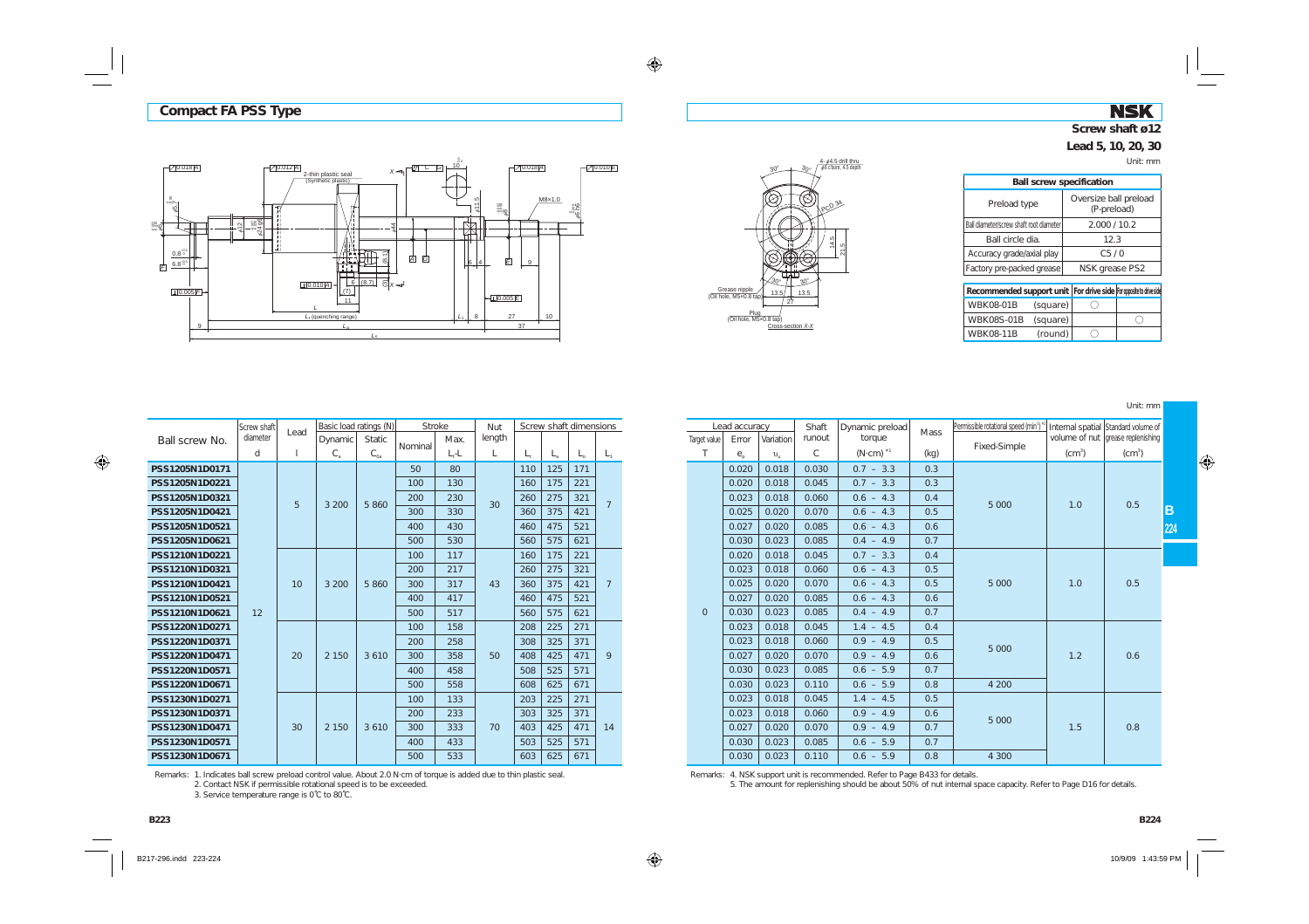### **NSK Screw shaft ø15**

# **Lead 5, 10**

Unit: mm

| <b>Ball screw specification</b>                                        |                                      |  |  |  |  |  |  |  |  |  |
|------------------------------------------------------------------------|--------------------------------------|--|--|--|--|--|--|--|--|--|
| Preload type                                                           | Oversize ball preload<br>(P-preload) |  |  |  |  |  |  |  |  |  |
| Ball diameter/screw shaft root diameter                                | 2.778/12.6                           |  |  |  |  |  |  |  |  |  |
| Ball circle dia.                                                       | 15.5                                 |  |  |  |  |  |  |  |  |  |
| Accuracy grade/axial play                                              | C <sub>5</sub> /0                    |  |  |  |  |  |  |  |  |  |
| Factory pre-packed grease                                              | NSK grease LR3                       |  |  |  |  |  |  |  |  |  |
|                                                                        |                                      |  |  |  |  |  |  |  |  |  |
| Recommended support unit   For drive side   For opposite to drive side |                                      |  |  |  |  |  |  |  |  |  |

| Recommended support unit   For drive side   For opposite to drive side |          |  |
|------------------------------------------------------------------------|----------|--|
| <b>WBK12-01B</b>                                                       | (square) |  |
| <b>WBK12S-01B</b>                                                      | (square) |  |
| <b>WBK12-11</b>                                                        | (round)  |  |
| <b>WBK10-01B</b>                                                       | (square) |  |
| WBK10-11                                                               | (round)  |  |

Unit: mm



| PCD 39<br>$\frac{8}{2}$<br>25<br>$30^\circ$<br>′3ი∘<br>Grease nipple<br>15.5<br>15.5<br>(Oil hole,<br>M5×0.8 tap)<br>31<br>Plug<br>(Oil hole, M5×0.8 tap)<br>Cross-section X-X |
|--------------------------------------------------------------------------------------------------------------------------------------------------------------------------------|
|--------------------------------------------------------------------------------------------------------------------------------------------------------------------------------|

30°

 $4 \phi$ 5.5 drill thru  $\phi$ 9.5 c'bore, 5.5 depth

30°

| roke:   | Nut    |             |             | Screw shaft dimensions |       | Left shaft end         |                | Lead accuracy                   |              | Shaft  | Dynamic             | <b>Mass</b> | Permissible rotational speed (min <sup>3</sup> ) |                                |                    | Internal spatial Standard volume of |
|---------|--------|-------------|-------------|------------------------|-------|------------------------|----------------|---------------------------------|--------------|--------|---------------------|-------------|--------------------------------------------------|--------------------------------|--------------------|-------------------------------------|
| Max.    | length |             |             |                        |       | (opposite              | Target value   | Error                           | Variation    | runout | preload torque      |             | Fixed-                                           | Fixed-                         |                    | volume of nut grease replenishing   |
| $L - L$ |        | $L_{\rm t}$ | $L_{\rm a}$ | $L_{\Omega}$           | $L_1$ | driven side)           |                | $e_{\scriptscriptstyle{\circ}}$ | $v_{\rm in}$ | C      | $(N \cdot cm)^{*1}$ | (kq)        | Simple                                           | Fixed                          | (cm <sup>3</sup> ) | (cm <sup>3</sup> )                  |
| 109     |        | 139         | 154         | 211                    |       |                        |                | 0.020                           | 0.018        | 0.035  | $0.2 -$<br>6.9      | 0.5         |                                                  |                                |                    |                                     |
| 159     |        | 189         | 204         | 261                    |       |                        |                | 0.020                           | 0.018        | 0.035  | $0.2 -$<br>6.9      | 0.5         |                                                  |                                |                    |                                     |
| 259     |        | 289         | 304         | 361                    |       |                        |                | 0.023                           | 0.018        | 0.045  | $0.2 -$<br>6.9      | 0.6         | 5 0 0 0                                          |                                |                    |                                     |
| 359     | 30     | 389         | 404         | 461                    | 15    | $\mathbbm{I}$          |                | 0.025                           | 0.020        | 0.050  | $0.4 -$<br>9.8      | 0.8         |                                                  | $\overbrace{\phantom{12332}}$  | 2.0                | 1.0                                 |
| 459     |        | 489         | 504         | 561                    |       |                        |                | 0.027                           | 0.020        | 0.060  | 9.8<br>$0.4 -$      | 0.9         |                                                  |                                |                    |                                     |
| 559     |        | 589         | 604         | 661                    |       |                        |                | 0.030                           | 0.023        | 0.075  | $0.4 -$<br>9.8      | 1.0         |                                                  |                                |                    |                                     |
| 659     |        | 689         | 704         | 761                    |       |                        |                | 0.035                           | 0.025        | 0.075  | $0.4 - 11.8$        | 1.1         | 3 6 0 0                                          |                                |                    |                                     |
| 146     |        | 189         | 204         | 261                    |       |                        | $\overline{0}$ | 0.020                           | 0.018        | 0.035  | 7.4<br>$0.6 -$      | 0.6         |                                                  |                                |                    |                                     |
| 246     |        | 289         | 304         | 361                    |       |                        |                | 0.023                           | 0.018        | 0.045  | $0.6 -$<br>7.4      | 0.7         |                                                  |                                |                    |                                     |
| 346     |        | 389         | 404         | 461                    |       | $\rm \overline{\rm I}$ |                | 0.025                           | 0.020        | 0.050  | $0.4 -$<br>9.8      | 0.8         | 5 0 0 0                                          | $\overbrace{\hspace{25mm}}^{}$ |                    |                                     |
| 446     |        | 489         | 504         | 561                    |       |                        |                | 0.027                           | 0.020        | 0.060  | $0.4 -$<br>9.8      | 1.0         |                                                  |                                |                    |                                     |
| 546     | 43     | 589         | 604         | 661                    | 15    |                        |                | 0.030                           | 0.023        | 0.075  | $0.4 -$<br>9.8      | 1.1         |                                                  |                                | 2.0                | 1.0                                 |
| 646     |        | 689         | 704         | 761                    |       |                        |                | 0.035                           | 0.025        | 0.075  | $0.4 - 11.8$        | 1.2         | 3 6 0 0                                          |                                |                    |                                     |
| 746     |        | 789         | 804         | 879                    |       |                        |                | 0.035                           | 0.025        | 0.095  | $0.4 - 11.8$        | 1.4         | 2 700                                            | 3 4 0 0                        |                    |                                     |
| 846     |        | 889         | 904         | 979                    |       |                        |                | 0.040                           | 0.027        | 0.095  | $0.4 - 11.8$        | 1.5         | 2 2 0 0                                          | 3 4 0 0                        |                    |                                     |
| 1 0 4 6 |        | 1 0 8 9     | 1104        | 1 1 7 9                |       |                        |                | 0.046                           | 0.030        | 0.120  | $0.4 - 11.8$        | 1.7         | 1 4 0 0                                          | 2 3 0 0                        |                    |                                     |

Remarks: 4. NSK support unit is recommended. Refer to Page B433 for details. 5. The amount for replenishing should be about 50% of nut internal space capacity. Refer to Page D16 for details.

|                                                                      | Screw shaft | Lead |             | Basic load ratings (N) |         | <b>Stroke</b> | Nut    |         |         | Screw shaft dimensions<br>$L_{\rm a}$<br>L.<br>154<br>211<br>204<br>261<br>361<br>304<br>461<br>404<br>504<br>561<br>661<br>604 |         |  |
|----------------------------------------------------------------------|-------------|------|-------------|------------------------|---------|---------------|--------|---------|---------|---------------------------------------------------------------------------------------------------------------------------------|---------|--|
| Ball screw No.                                                       | diameter    |      | Dynamic     | <b>Static</b>          |         | Max.          | length |         |         |                                                                                                                                 |         |  |
|                                                                      | d           | 1    | $C_{\rm a}$ | $C_{0a}$               | Nominal | $L - L$       | L      | L,      |         |                                                                                                                                 | $L_{1}$ |  |
| PSS1505N1D0211                                                       |             |      |             |                        | 50      | 109           |        | 139     |         |                                                                                                                                 |         |  |
| PSS1505N1D0261                                                       |             |      |             |                        | 100     | 159           |        | 189     |         |                                                                                                                                 |         |  |
| PSS1505N1D0361                                                       |             | 5    |             |                        | 200     | 259           |        | 289     |         |                                                                                                                                 |         |  |
| PSS1505N1D0461                                                       |             |      | 5 4 6 0     | 10 200                 | 300     | 359           | 30     | 389     |         |                                                                                                                                 | 15      |  |
| PSS1505N1D0561                                                       |             |      |             |                        | 400     | 459           |        | 489     |         |                                                                                                                                 |         |  |
| PSS1505N1D0661                                                       |             |      |             |                        | 500     | 559           |        | 589     |         |                                                                                                                                 |         |  |
| PSS1505N1D0761                                                       |             |      |             |                        | 600     | 659           |        | 689     | 704     | 761                                                                                                                             |         |  |
| PSS1510N1D0261                                                       | 15          |      |             |                        | 100     | 146           |        | 189     | 204     | 261                                                                                                                             |         |  |
| PSS1510N1D0361                                                       |             |      |             |                        | 200     | 246           |        | 289     | 304     | 361                                                                                                                             |         |  |
| PSS1510N1D0461                                                       |             |      |             |                        | 300     | 346           |        | 389     | 404     | 461                                                                                                                             |         |  |
| PSS1510N1D0561                                                       |             |      |             |                        | 400     | 446           |        | 489     | 504     | 561                                                                                                                             |         |  |
| PSS1510N1D0661                                                       |             | 10   | 5 4 6 0     | 10 200                 | 500     | 546           | 43     | 589     | 604     | 661                                                                                                                             | 15      |  |
| PSS1510N1D0761<br>PSS1510N1D0879<br>PSS1510N1D0979<br>PSS1510N1D1179 |             |      |             |                        | 600     | 646           |        | 689     | 704     | 761                                                                                                                             |         |  |
|                                                                      |             |      |             |                        | 700     | 746           |        | 789     | 804     | 879                                                                                                                             |         |  |
|                                                                      |             |      |             |                        | 800     | 846           |        | 889     | 904     | 979                                                                                                                             |         |  |
|                                                                      |             |      |             |                        | 1 0 0 0 | 1046          |        | 1 0 8 9 | 1 1 0 4 | 1 1 7 9                                                                                                                         |         |  |

Remarks: 1. Indicates ball screw preload control value. About 2.0 N·cm of torque is added due to thin plastic seal<br>2. Contact NSK if permissible rotational speed is to be exceeded.<br>3. Service temperature range is 0°C to 80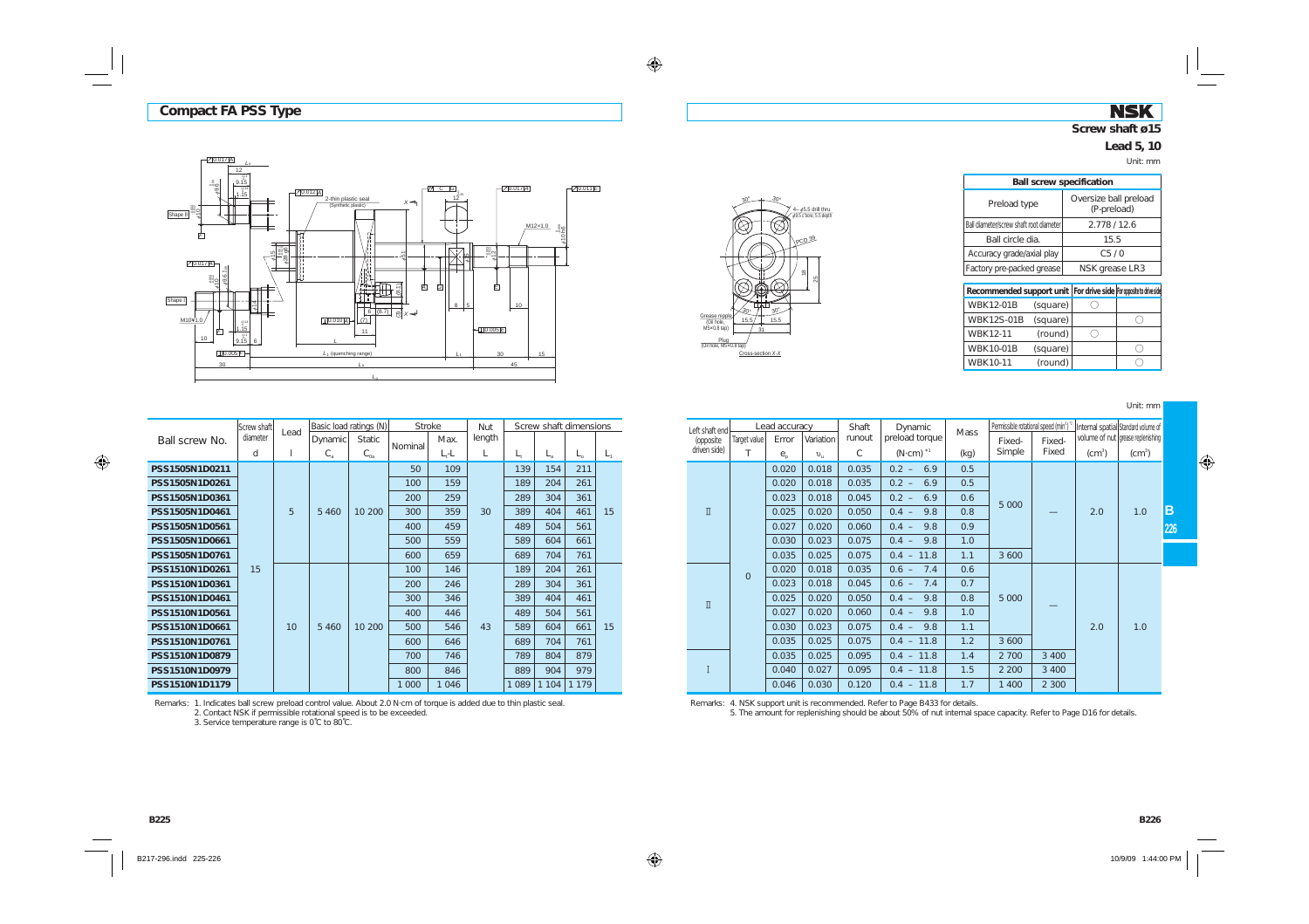### **NSK Screw shaft ø15**

Oversize ball preload (P-preload)

#### **Lead 20, 30**

Unit: mm





| Ball diameter/screw shaft root diameter                               |          | 3.175/12.2        |  |  |  |  |
|-----------------------------------------------------------------------|----------|-------------------|--|--|--|--|
| Ball circle dia.                                                      |          | 15.5              |  |  |  |  |
| Accuracy grade/axial play                                             |          | C <sub>5</sub> /0 |  |  |  |  |
| Factory pre-packed grease                                             |          | NSK grease LR3    |  |  |  |  |
|                                                                       |          |                   |  |  |  |  |
| Recommended support unit   For drive side   For opposite to drive sid |          |                   |  |  |  |  |
| <b>WBK12-01B</b>                                                      | (square) |                   |  |  |  |  |
| <b>WBK12S-01B</b>                                                     | (square) |                   |  |  |  |  |
| WBK12-11                                                              | (round)  |                   |  |  |  |  |
| <b>WBK10-01B</b>                                                      |          |                   |  |  |  |  |

**Ball screw specification**

Preload type

 $WBK10-11$  (round)  $\bigcirc$ 

Unit: mm

|                                                                      | Screw shaft | Lead |             | Basic load ratings (N) |         | <b>Stroke</b> | Nut    | Screw shaft dimensions |             |              |         |  |
|----------------------------------------------------------------------|-------------|------|-------------|------------------------|---------|---------------|--------|------------------------|-------------|--------------|---------|--|
| Ball screw No.                                                       | diameter    |      | Dynamic     | <b>Static</b>          |         | Max.          | length |                        |             |              |         |  |
|                                                                      | d           | 1    | $C_{\rm a}$ | $C_{0a}$               | Nominal | $L_t$ -L      | L      | L,                     | $L_{\rm a}$ | $L_{\alpha}$ | $L_{1}$ |  |
| PSS1520N1D0261                                                       |             |      |             |                        | 100     | 135           |        | 186                    | 204         | 261          |         |  |
| PSS1520N1D0361<br>PSS1520N1D0461<br>PSS1520N1D0561                   |             |      |             |                        | 200     | 235           |        | 286                    | 304         | 361          |         |  |
|                                                                      |             |      |             |                        | 300     | 335           |        | 386                    | 404         | 461          |         |  |
|                                                                      |             |      |             |                        | 400     | 435           |        | 486                    | 504         | 561          |         |  |
| PSS1520N1D0661                                                       |             | 20   | 5 0 7 0     | 8 7 3 0                | 500     | 535           | 51     | 586                    | 604         | 661          | 18      |  |
| PSS1520N1D0761                                                       |             |      |             |                        | 600     | 635           |        | 686                    | 704         | 761          |         |  |
| PSS1520N1D0879                                                       |             |      |             |                        | 700     | 735           |        | 786                    | 804         | 879          |         |  |
| PSS1520N1D0979                                                       |             |      |             |                        | 800     | 835           |        | 886                    | 904         | 979          |         |  |
| PSS1520N1D1179                                                       | 15          |      |             |                        | 1 000   | 1 0 3 5       |        | 1 0 8 6                | 1 1 0 4     | 1 1 7 9      |         |  |
| PSS1530N1D0311                                                       |             |      |             |                        | 100     | 159           |        | 230                    | 254         | 311          |         |  |
| PSS1530N1D0411                                                       |             |      |             |                        | 200     | 259           |        | 330                    | 354         | 411          |         |  |
| PSS1530N1D0511                                                       |             |      |             |                        | 300     | 359           |        | 430                    | 454         | 511          |         |  |
| PSS1530N1D0611                                                       |             |      |             |                        | 400     | 459           |        | 530                    | 554         | 611          |         |  |
| PSS1530N1D0711                                                       |             | 30   | 5 0 7 0     | 8 7 3 0                | 500     | 559           | 71     | 630                    | 654         | 711          | 24      |  |
| PSS1530N1D0811<br>PSS1530N1D0929<br>PSS1530N1D1029<br>PSS1530N1D1229 |             |      |             |                        | 600     | 659           |        | 730                    | 754         | 811          |         |  |
|                                                                      |             |      |             |                        | 700     | 759           |        | 830                    | 854         | 929          |         |  |
|                                                                      |             |      |             |                        | 800     | 859           |        | 930                    | 954         | 1 0 2 9      |         |  |
|                                                                      |             |      |             |                        | 1 000   | 1 0 5 9       |        | 1 1 3 0                | 1 1 5 4     | 1 2 2 9      |         |  |

Remarks: 1. Indicates ball screw preload control value. About 2.0 N·cm of torque is added due to thin plastic seal. 2. Contact NSK if permissible rotational speed is to be exceeded.

3. Service temperature range is 0˚C to 80˚C.

| roke    | Nut    |             | Screw shaft dimensions |             |         | Left shaft end |              | Lead accuracy              |              | Shaft  | Dynamic             | <b>Mass</b> | Permissible rotational speed (min <sup>1</sup> ) |         |          | Internal spatial Standard volume of |     |
|---------|--------|-------------|------------------------|-------------|---------|----------------|--------------|----------------------------|--------------|--------|---------------------|-------------|--------------------------------------------------|---------|----------|-------------------------------------|-----|
| Max.    | length |             |                        |             |         | (opposite      | Target value | Error                      | Variation    | runout | preload torque      |             | Fixed-                                           | Fixed-  |          | volume of nut grease replenishing   |     |
| $L - L$ |        | $L_{\rm t}$ | $L_a$                  | $L_{\odot}$ | $L_{1}$ | driven side)   |              | $e_{\scriptscriptstyle p}$ | $v_{\rm in}$ | C      | $(N \cdot cm)^{*1}$ | (kq)        | Simple                                           | Fixed   | $(cm^3)$ | (cm <sup>3</sup> )                  |     |
| 135     |        | 186         | 204                    | 261         |         |                |              | 0.020                      | 0.018        | 0.035  | $0.8 -$<br>8.8      | 0.7         |                                                  |         |          |                                     |     |
| 235     |        | 286         | 304                    | 361         |         |                |              | 0.023                      | 0.018        | 0.045  | $0.8 -$<br>8.8      | 0.8         |                                                  |         |          |                                     |     |
| 335     |        | 386         | 404                    | 461         |         |                |              | 0.025                      | 0.020        | 0.050  | $0.8 - 10.8$        | 0.9         | 5 0 0 0                                          |         |          |                                     |     |
| 435     |        | 486         | 504                    | 561         |         | $\rm \Pi$      |              | 0.027                      | 0.020        | 0.060  | $0.8 - 10.8$        | 1.1         |                                                  |         |          |                                     | ΙB  |
| 535     | 51     | 586         | 604                    | 661         | 18      |                |              | 0.030                      | 0.023        | 0.075  | $0.8 - 10.8$        | 1.2         |                                                  |         | 2.8      | 1.4                                 | 228 |
| 635     |        | 686         | 704                    | 761         |         |                |              | 0.035                      | 0.025        | 0.075  | $0.8 - 13.8$        | 1.3         | 3 700                                            |         |          |                                     |     |
| 735     |        | 786         | 804                    | 879         |         |                |              | 0.035                      | 0.025        | 0.095  | $0.8 - 13.8$        | 1.5         | 2 900                                            | 4 200   |          |                                     |     |
| 835     |        | 886         | 904                    | 979         |         |                |              | 0.040                      | 0.027        | 0.095  | $0.8 - 13.8$        | 1.6         | 2 2 0 0                                          | 3 3 0 0 |          |                                     |     |
| 1 0 3 5 |        | 1086        | 104                    | 179         |         |                | $\mathbf{0}$ | 0.046                      | 0.030        | 0.120  | $0.8 - 13.8$        | 1.9         | 1 500                                            | 2 2 0 0 |          |                                     |     |
| 159     |        | 230         | 254                    | 311         |         |                |              | 0.023                      | 0.018        | 0.035  | $1.2 - 9.3$         | 0.8         |                                                  |         |          |                                     |     |
| 259     |        | 330         | 354                    | 411         |         |                |              | 0.025                      | 0.020        | 0.050  | $0.8 - 10.8$        | 1.0         | 5 0 0 0                                          |         |          |                                     |     |
| 359     |        | 430         | 454                    | 511         |         | $\rm \Pi$      |              | 0.027                      | 0.020        | 0.060  | $0.8 - 10.8$        | 1.1         |                                                  |         |          |                                     |     |
| 459     |        | 530         | 554                    | 611         |         |                |              | 0.030                      | 0.023        | 0.060  | $0.8 - 10.8$        | 1.2         |                                                  |         |          |                                     |     |
| 559     | 71     | 630         | 654                    | 711         | 24      |                |              | 0.030                      | 0.023        | 0.075  | $0.8 - 13.8$        | 1.4         | 4 500                                            |         | 3.4      | 1.7                                 |     |
| 659     |        | 730         | 754                    | 811         |         |                |              | 0.035                      | 0.025        | 0.095  | $0.8 - 13.8$        | 1.5         | 3 3 0 0                                          |         |          |                                     |     |
| 759     |        | 830         | 854                    | 929         |         |                |              | 0.040                      | 0.027        | 0.095  | $0.8 - 13.8$        | 1.6         | 2 6 0 0                                          | 3 800   |          |                                     |     |
| 859     |        | 930         | 954                    | 029         |         |                |              | 0.040                      | 0.027        | 0.120  | $0.8 - 13.8$        | 1.8         | 2 0 0 0                                          | 3 0 0 0 |          |                                     |     |
| 1 0 5 9 |        |             | 1 130   1 154          | 1229        |         |                |              | 0.046                      | 0.030        | 0.120  | $0.8 - 13.8$        | 2.0         | 1 400                                            | 2 0 0 0 |          |                                     |     |

Remarks: 4. NSK support unit is recommended. Refer to Page B433 for details.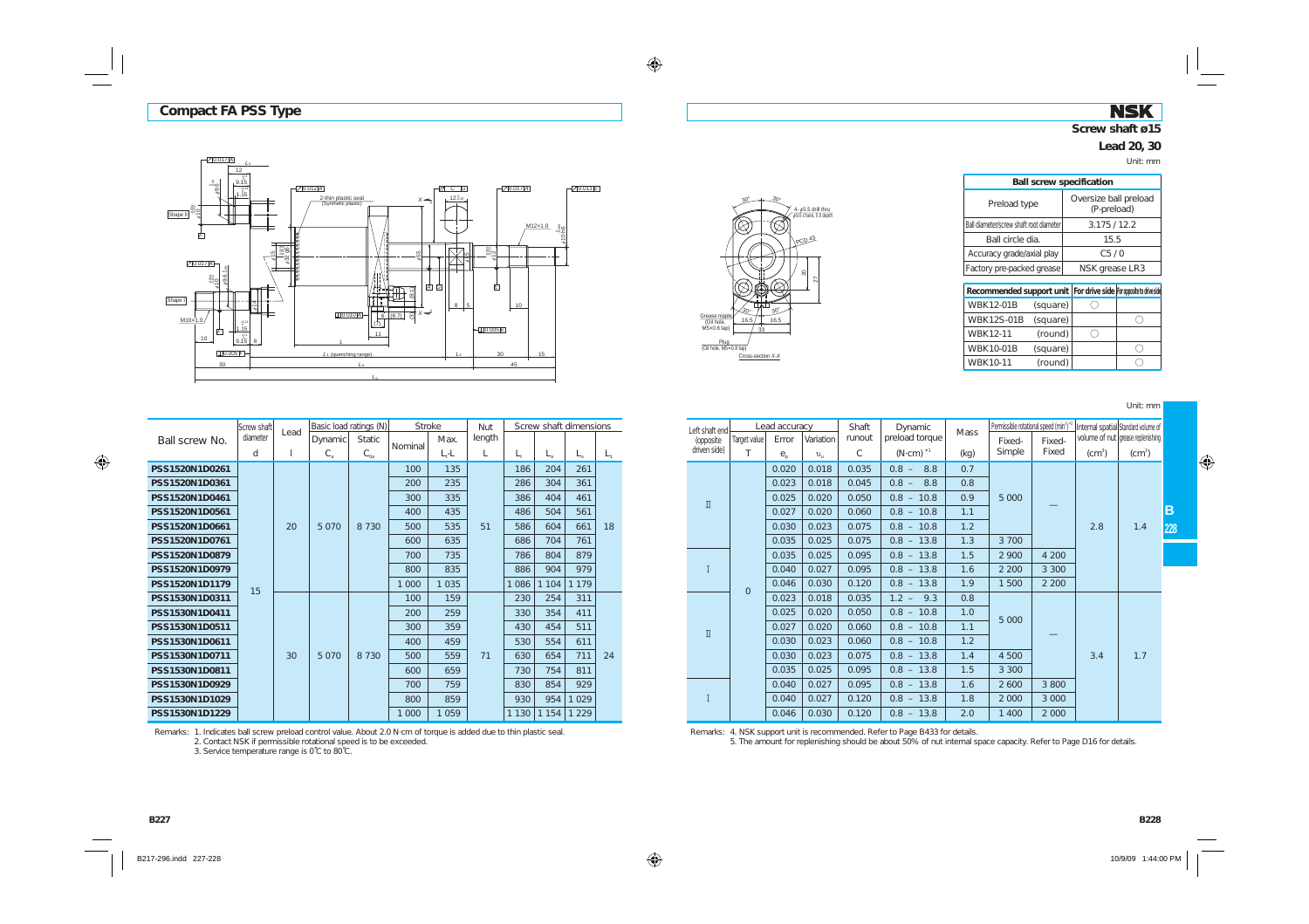*L*o

### **NSK Screw shaft ø20**

# **Lead 5, 10**

Unit: mm

| $20.017A -$<br>$13$ .<br>10.15<br>$^{8.4}_{\phi}14.3$<br>1.15           | $-9.14$<br>$\pi$ $\sigma$ $\sigma$<br>$70.015$ $A$                                      | $12^{\frac{0}{2}25}$            | $70.017$ $A$              | 70.012E                 |
|-------------------------------------------------------------------------|-----------------------------------------------------------------------------------------|---------------------------------|---------------------------|-------------------------|
| $*15$ $45$<br>Shape II<br>Ē                                             | 2-thin plastic seal<br>$X \rightarrow$<br>(Synthetic plastic)<br>⊏                      |                                 | M15×1.0                   | $612 \frac{20011}{100}$ |
| $70.017$ A                                                              | ,<br>$420$<br>$+36.96$<br>4j<br>\$62                                                    | ம<br>σi<br>5                    | <b>3%2</b><br>۰A          |                         |
| M15¥1.0<br>619.5<br>Ξm<br>鹟5<br>۰A                                      | N<br>a,<br>囟<br>Ġ<br>帯<br>ᆖ<br>恤<br>ਵ<br>$^{\circ}$                                     |                                 | 15<br>囱                   |                         |
| Shape I<br>15<br>庐                                                      | .<br>$\frac{1}{\binom{N}{2}}$ (87) $\frac{1}{\binom{N}{2}}$<br>$L[0.011]A -$<br>⊨<br>13 | $10$ $\overline{\phantom{0}}$ 7 |                           |                         |
| $1.15\%$ <sup>14</sup><br>$\overline{I}$<br>$10.15^{+0.1}$<br>L[0.005]F | $L_1$ (quenching range)                                                                 | $L_1$                           | $-10.005$ $E$<br>40<br>20 |                         |
| 40                                                                      | L٥                                                                                      |                                 | 60                        |                         |



| <b>Ball screw specification</b>                                        |                                      |  |  |  |  |  |  |  |  |  |  |  |
|------------------------------------------------------------------------|--------------------------------------|--|--|--|--|--|--|--|--|--|--|--|
| Preload type                                                           | Oversize ball preload<br>(P-preload) |  |  |  |  |  |  |  |  |  |  |  |
| Ball diameter/screw shaft root diameter                                | 3.175/17.2                           |  |  |  |  |  |  |  |  |  |  |  |
| Ball circle dia.                                                       | 20.5                                 |  |  |  |  |  |  |  |  |  |  |  |
| Accuracy grade/axial play                                              | C5/0                                 |  |  |  |  |  |  |  |  |  |  |  |
| Factory pre-packed grease                                              | NSK grease LR3                       |  |  |  |  |  |  |  |  |  |  |  |
|                                                                        |                                      |  |  |  |  |  |  |  |  |  |  |  |
| Recommended support unit   For drive side   For opposite to drive side |                                      |  |  |  |  |  |  |  |  |  |  |  |

| Recommended support unit   For drive side   For opposite to drive side |          |  |
|------------------------------------------------------------------------|----------|--|
| <b>WBK15-01B</b>                                                       | (square) |  |
| <b>WBK15S-01B</b>                                                      | (square) |  |
| <b>WBK15-11</b>                                                        | (round)  |  |

Unit: mm

|                                                                      | Screw shaft |      |             | Basic load ratings (N) | <b>Stroke</b> |          | <b>Nut</b> |             | Screw shaft dimensions |              |         |
|----------------------------------------------------------------------|-------------|------|-------------|------------------------|---------------|----------|------------|-------------|------------------------|--------------|---------|
| Ball screw No.                                                       | diameter    | Lead | Dynamic     | <b>Static</b>          |               | Max.     | length     |             |                        |              |         |
|                                                                      | d           | 1    | $C_{\rm a}$ | $C_{0a}$               | Nominal       | $L_t$ -L | L          | $L_{\rm t}$ | $L_{\rm a}$            | $L_{\alpha}$ | $L_{1}$ |
| PSS2005N1D0323                                                       |             |      |             |                        | 150           | 197      |            | 228         | 250                    | 323          |         |
| PSS2005N1D0373<br>PSS2005N1D0473<br>PSS2005N1D0573                   |             |      |             |                        | 200           | 247      |            | 278         | 300                    | 373          |         |
|                                                                      |             |      |             |                        | 300           | 347      |            | 378         | 400                    | 473          |         |
|                                                                      |             | 5    | 8790        |                        | 400           | 447      | 31         | 478         | 500                    | 573          |         |
| PSS2005N1D0673                                                       |             |      |             | 18 500                 | 500           | 547      |            | 578         | 600                    | 673          | 22      |
| PSS2005N1D0773<br>PSS2005N1D0873                                     |             |      |             |                        | 600           | 647      |            | 678         | 700                    | 773          |         |
|                                                                      |             |      |             |                        | 700           | 747      |            | 778         | 800                    | 873          |         |
| PSS2005N1D1000                                                       | 20          |      | 800<br>847  | 878                    | 900           | 1000     |            |             |                        |              |         |
| PSS2010N1D0387                                                       |             |      |             |                        | 200           | 247      |            | 292         | 314                    | 387          |         |
| PSS2010N1D0487                                                       |             |      |             |                        | 300           | 347      |            | 392         | 414                    | 487          |         |
| PSS2010N1D0587                                                       |             |      |             |                        | 400           | 447      |            | 492         | 514                    | 587          |         |
| PSS2010N1D0687                                                       |             |      |             |                        | 500           | 547      |            | 592         | 614                    | 687          |         |
| PSS2010N1D0787                                                       |             | 10   | 8 7 9 0     | 18 500                 | 600           | 647      | 45         | 692         | 714                    | 787          | 22      |
| PSS2010N1D0887<br>PSS2010N1D1014<br>PSS2010N1D1214<br>PSS2010N1D1414 |             |      |             |                        | 700           | 747      |            | 792         | 814                    | 887          |         |
|                                                                      |             |      |             |                        | 800           | 847      |            | 892         | 914                    | 1014         |         |
|                                                                      |             |      |             |                        | 1 000         | 1047     |            | 1092        | 1 1 1 4                | 1214         |         |
|                                                                      |             |      |             |                        | 1 200         | 1247     |            | 1292        | 1 3 1 4                | 1414         |         |

| roke:   | Nut    |      | Screw shaft dimensions |       |    | Left shaft end |                | Lead accuracy                   |             | Shaft  | Dynamic             |             | Permissible rotational speed (min <sup>3</sup> ) |         |          | Internal spatial Standard volume of |     |
|---------|--------|------|------------------------|-------|----|----------------|----------------|---------------------------------|-------------|--------|---------------------|-------------|--------------------------------------------------|---------|----------|-------------------------------------|-----|
| Max.    | length |      |                        |       |    | (opposite      | Target value   | Error                           | Variation   | runout | preload torque      | <b>Mass</b> | Fixed-                                           | Fixed-  |          | volume of nut grease replenishing   |     |
| $L, -L$ |        |      |                        | $L_0$ | L1 | driven side)   |                | $e_{\scriptscriptstyle{\circ}}$ | $v_{\rm u}$ | C      | $(N \cdot cm)^{*1}$ | (kg)        | Simple                                           | Fixed   | $(cm^3)$ | (cm <sup>3</sup> )                  |     |
| 197     |        | 228  | 250                    | 323   |    |                |                | 0.023                           | 0.018       | 0.045  | 7.4<br>$0.6 -$      | 1.0         |                                                  |         |          |                                     |     |
| 247     |        | 278  | 300                    | 373   |    |                |                | 0.023                           | 0.018       | 0.045  | $0.6 -$<br>7.4      | 1.1         |                                                  |         |          |                                     |     |
| 347     |        | 378  | 400                    | 473   |    |                |                | 0.025                           | 0.020       | 0.050  | 7.4<br>$0.6 -$      | 1.3         | 5 0 0 0                                          |         |          |                                     |     |
| 447     | 31     | 478  | 500                    | 573   | 22 | $\mathbb I$    |                | 0.027                           | 0.020       | 0.060  | 9.8<br>$0.4 -$      | 1.5         |                                                  |         | 3.4      | 1.7                                 | ΙB  |
| 547     |        | 578  | 600                    | 673   |    |                |                | 0.030                           | 0.023       | 0.075  | 9.8<br>$0.4 -$      | 1.7         |                                                  |         |          |                                     | 230 |
| 647     |        | 678  | 700                    | 773   |    |                |                | 0.035                           | 0.025       | 0.075  | 9.8<br>$0.4 -$      | 1.9         |                                                  |         |          |                                     |     |
| 747     |        | 778  | 800                    | 873   |    |                |                | 0.035                           | 0.025       | 0.095  | 9.8<br>$0.4 -$      | 2.2         | 4 0 0 0                                          |         |          |                                     |     |
| 847     |        | 878  | 900                    | 1000  |    |                |                | 0.040                           | 0.027       | 0.095  | $0.4 - 11.8$        | 2.4         | 3 2 0 0                                          | 4 700   |          |                                     |     |
| 247     |        | 292  | 314                    | 387   |    |                | $\overline{0}$ | 0.023                           | 0.018       | 0.045  | 9.3<br>$1.2 -$      | 1.2         |                                                  |         |          |                                     |     |
| 347     |        | 392  | 414                    | 487   |    |                |                | 0.025                           | 0.020       | 0.050  | $1.2 - 9.3$         | 1.4         |                                                  |         |          |                                     |     |
| 447     |        | 492  | 514                    | 587   |    | $\mathbbm{I}$  |                | 0.027                           | 0.020       | 0.060  | $0.8 - 10.8$        | 1.7         | 5 0 0 0                                          |         |          |                                     |     |
| 547     |        | 592  | 614                    | 687   |    |                |                | 0.030                           | 0.023       | 0.075  | $0.8 - 10.8$        | 1.9         |                                                  |         |          |                                     |     |
| 647     | 45     | 692  | 714                    | 787   | 22 |                |                | 0.035                           | 0.025       | 0.075  | $0.8 - 10.8$        | 2.1         |                                                  |         | 3.2      | 1.6                                 |     |
| 747     |        | 792  | 814                    | 887   |    |                |                | 0.035                           | 0.025       | 0.095  | $0.8 - 10.8$        | 2.4         | 4 0 0 0                                          |         |          |                                     |     |
| 847     |        | 892  | 914                    | 1014  |    |                |                | 0.040                           | 0.027       | 0.120  | $0.8 - 13.8$        | 2.6         | 3 100                                            | 4 600   |          |                                     |     |
| 1047    |        | 1092 | 1 1 1 4                | 1214  |    |                |                | 0.046                           | 0.030       | 0.120  | $0.8 - 13.8$        | 3.1         | 2 100                                            | 3 100   |          |                                     |     |
| 1247    |        | 1292 | 1 3 1 4                | 1414  |    |                |                | 0.054                           | 0.035       | 0.160  | $0.8 - 13.8$        | 3.6         | 1 500                                            | 2 2 0 0 |          |                                     |     |

Remarks: 4. NSK support unit is recommended. Refer to Page B433 for details.

5. The amount for replenishing should be about 50% of nut internal space capacity. Refer to Page D16 for details.

Remarks: 1. Indicates ball screw preload control value. About 2.0 N·cm of torque is added due to thin plastic seal. 2. Contact NSK if permissible rotational speed is to be exceeded.

3. Service temperature range is 0˚C to 80˚C.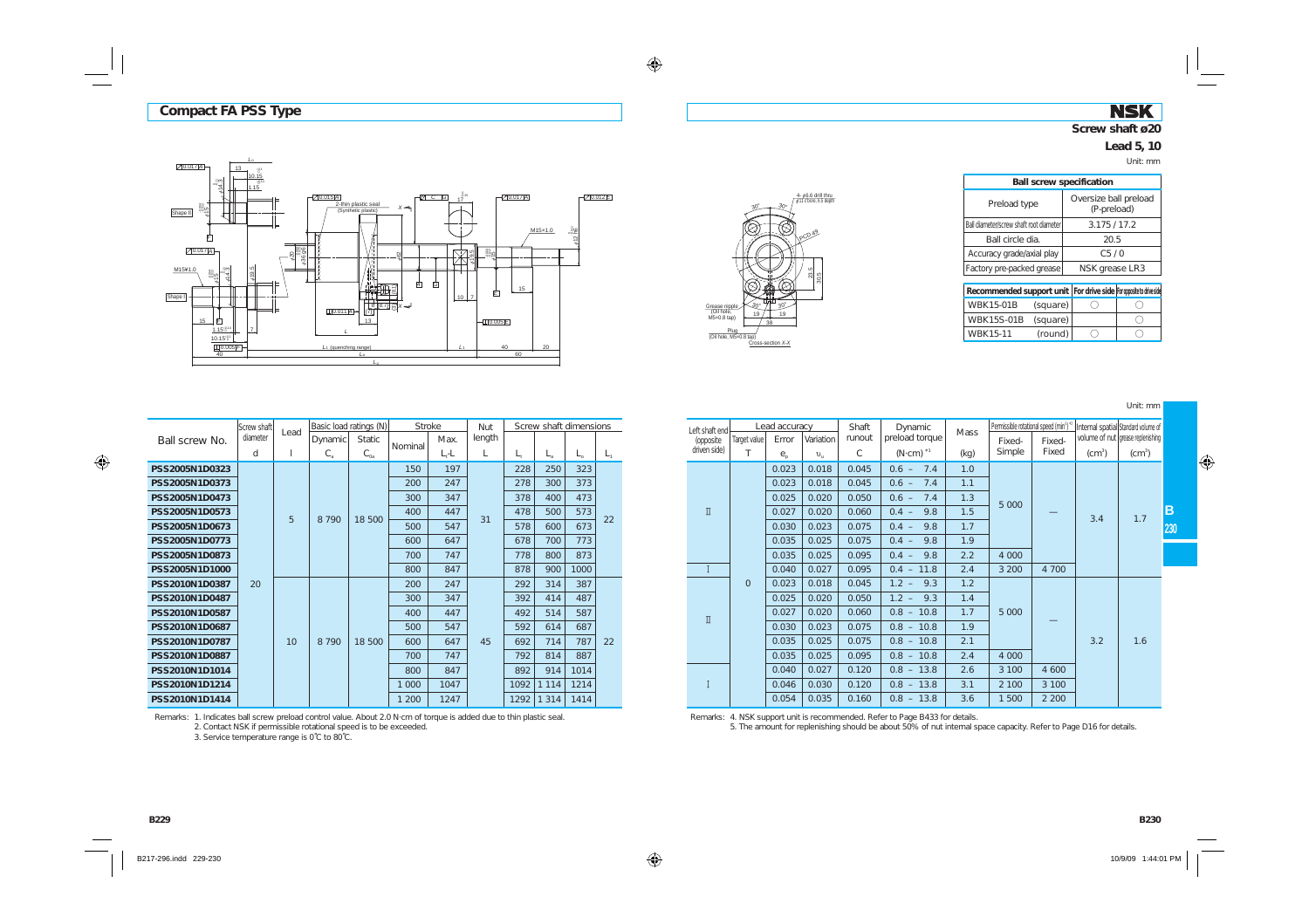### **NSK Screw shaft ø20**

#### **Lead 20, 30**

Unit: mm





| <b>Ball screw specification</b>                                        |                                      |  |  |  |  |  |
|------------------------------------------------------------------------|--------------------------------------|--|--|--|--|--|
| Preload type                                                           | Oversize ball preload<br>(P-preload) |  |  |  |  |  |
| Ball diameter/screw shaft root diameter                                | 3.175/17.2                           |  |  |  |  |  |
| Ball circle dia.                                                       | 20.5                                 |  |  |  |  |  |
| Accuracy grade/axial play                                              | C5/0                                 |  |  |  |  |  |
| Factory pre-packed grease                                              | NSK grease LR3                       |  |  |  |  |  |
| Recommended support unit   For drive side   For opposite to drive side |                                      |  |  |  |  |  |
|                                                                        |                                      |  |  |  |  |  |

| Recommended Support unit   For drive side   For opposite to anye side |          |  |
|-----------------------------------------------------------------------|----------|--|
| <b>WBK15-01B</b>                                                      | (square) |  |
| WBK15S-01B (square)                                                   |          |  |
| <b>WBK15-11</b>                                                       | (round)  |  |

Unit: mm

|                | Screw shaft |      | Basic load ratings (N) |               | <b>Stroke</b> |         | <b>Nut</b> |             |             | Screw shaft dimensions |         |
|----------------|-------------|------|------------------------|---------------|---------------|---------|------------|-------------|-------------|------------------------|---------|
| Ball screw No. | diameter    | Lead | Dynamic                | <b>Static</b> |               | Max.    | length     |             |             |                        |         |
|                | d           | 1    | $C_{\rm a}$            | $C_{0a}$      | Nominal       | $L, -L$ | L          | $L_{\rm t}$ | $L_{\rm a}$ | $L_{\alpha}$           | $L_{1}$ |
| PSS2020N1D0508 |             |      |                        |               | 300           | 359     |            | 413         | 435         | 508                    |         |
| PSS2020N1D0608 |             |      |                        |               | 400           | 459     |            | 513         | 535         | 608                    |         |
| PSS2020N1D0708 |             |      |                        |               | 500           | 559     |            | 613         | 635         | 708                    |         |
| PSS2020N1D0808 |             |      |                        |               | 600           | 659     |            | 713         | 735         | 808                    |         |
| PSS2020N1D0908 |             | 20   | 5 900                  | 11 700        | 700           | 759     | 54         | 813         | 835         | 908                    | 22      |
| PSS2020N1D1035 |             |      |                        |               | 800           | 859     |            | 913         | 935         | 1 0 3 5                |         |
| PSS2020N1D1235 |             |      |                        |               | 1 000         | 1 0 5 9 |            | 1 1 1 3     | 1 1 3 5     | 1 2 3 5                |         |
| PSS2020N1D1435 |             |      |                        |               | 1 200         | 1 2 5 9 |            | 1 3 1 3     | 1 3 3 5     | 1 4 3 5                |         |
| PSS2020N1D1835 | 20          |      |                        |               | 1 600         | 1659    |            | 1 7 1 3     | 1735        | 1835                   |         |
| PSS2030N1D0408 |             |      |                        |               | 200           | 234     |            | 308         | 335         | 408                    |         |
| PSS2030N1D0508 |             |      |                        |               | 300           | 334     |            | 408         | 435         | 508                    |         |
| PSS2030N1D0608 |             |      |                        |               | 400           | 434     |            | 508         | 535         | 608                    |         |
| PSS2030N1D0708 |             |      |                        |               | 500           | 534     |            | 608         | 635         | 708                    |         |
| PSS2030N1D0808 |             | 30   | 5 900                  | 11 700        | 600           | 634     | 74         | 708         | 735         | 808                    | 27      |
| PSS2030N1D0908 |             |      |                        |               | 700           | 734     |            | 808         | 835         | 908                    |         |
| PSS2030N1D1035 |             |      |                        |               | 800           | 834     |            | 908         | 935         | 1 0 3 5                |         |
| PSS2030N1D1235 |             |      |                        |               | 1 000         | 1 0 3 4 |            | 1 1 0 8     | 1 1 3 5     | 1 2 3 5                |         |
| PSS2030N1D1435 |             |      |                        |               | 1 200         | 1 2 3 4 |            | 1 308       | 1 3 3 5     | 1 4 3 5                |         |

| roke:   | Nut    |         | Screw shaft dimensions |         |    | Left shaft end           |              | Lead accuracy                   |              | Shaft  | Dynamic             | <b>Mass</b> | Permissible rotational speed (min <sup>3</sup> |                          |          | Internal spatial Standard volume of |     |
|---------|--------|---------|------------------------|---------|----|--------------------------|--------------|---------------------------------|--------------|--------|---------------------|-------------|------------------------------------------------|--------------------------|----------|-------------------------------------|-----|
| Max.    | length |         |                        |         |    | (opposite                | Target value | Error                           | Variation    | runout | preload torque      |             | Fixed-                                         | Fixed-                   |          | volume of nut grease replenishing   |     |
| $L - L$ |        |         |                        |         |    | driven side)             |              | $e_{\scriptscriptstyle{\circ}}$ | $\upsilon$ . | C      | $(N \cdot cm)^{*1}$ | (kq)        | Simple                                         | Fixed                    | $(cm^3)$ | $\rm (cm^3)$                        |     |
| 359     |        | 413     | 435                    | 508     |    |                          |              | 0.027                           | 0.020        | 0.060  | $1.4 - 11.8$        | 1.6         |                                                |                          |          |                                     |     |
| 459     |        | 513     | 535                    | 608     |    |                          |              | 0.030                           | 0.023        | 0.060  | $1.4 - 11.8$        | 1.8         | 5 0 0 0                                        |                          |          |                                     |     |
| 559     |        | 613     | 635                    | 708     |    | $\rm \overline{\rm I}$   |              | 0.030                           | 0.023        | 0.075  | $1.4 - 11.8$        | 2.0         |                                                |                          |          |                                     |     |
| 659     |        | 713     | 735                    | 808     |    |                          |              | 0.035                           | 0.025        | 0.095  | $1.4 - 11.8$        | 2.3         |                                                |                          |          |                                     | B   |
| 759     | 54     | 813     | 835                    | 908     | 22 |                          |              | 0.040                           | 0.027        | 0.095  | $0.8 - 13.8$        | 2.5         | 3 700                                          |                          | 3.2      | 1.6                                 | 232 |
| 859     |        | 913     | 935                    | 035     |    |                          |              | 0.040                           | 0.027        | 0.120  | $0.8 - 13.8$        | 2.8         | 3 0 0 0                                        | 4 500                    |          |                                     |     |
| 1 0 5 9 |        | 1 1 1 3 | 1135                   | 235     |    |                          |              | 0.046                           | 0.030        | 0.120  | $0.8 - 13.8$        | 3.3         | 2 0 0 0                                        | 3 0 0 0                  |          |                                     |     |
| 1 2 5 9 |        | 1 3 1 3 | 1335                   | 435     |    |                          |              | 0.054                           | 0.035        | 0.160  | $0.8 - 13.8$        | 3.8         | 1 400                                          | 2 100                    |          |                                     |     |
| 1659    |        | 1 7 1 3 | 1735                   | 835     |    |                          | $\mathbf{0}$ | 0.065                           | 0.040        | 0.200  | $0.8 - 13.8$        | 4.7         | 800                                            | 1 200                    |          |                                     |     |
| 234     |        | 308     | 335                    | 408     |    |                          |              | 0.023                           | 0.018        | 0.050  | 9.8<br>$1.6 -$      | 1.4         |                                                |                          |          |                                     |     |
| 334     |        | 408     | 435                    | 508     |    |                          |              | 0.027                           | 0.020        | 0.060  | $1.4 - 11.8$        | 1.7         |                                                |                          |          |                                     |     |
| 434     |        | 508     | 535                    | 608     |    | $\rm I\hspace{-0.04cm}I$ |              | 0.030                           | 0.023        | 0.060  | $1.4 - 11.8$        | 1.9         | 5 0 0 0                                        |                          |          |                                     |     |
| 534     |        | 608     | 635                    | 708     |    |                          |              | 0.030                           | 0.023        | 0.075  | $1.4 - 11.8$        | 2.1         |                                                | $\overline{\phantom{a}}$ |          |                                     |     |
| 634     | 74     | 708     | 735                    | 808     | 27 |                          |              | 0.035                           | 0.025        | 0.095  | $1.4 - 11.8$        | 2.4         |                                                |                          | 4.6      | 2.3                                 |     |
| 734     |        | 808     | 835                    | 908     |    |                          |              | 0.040                           | 0.027        | 0.095  | $0.8 - 13.8$        | 2.6         | 3 900                                          |                          |          |                                     |     |
| 834     |        | 908     | 935                    | 035     |    |                          |              | 0.040                           | 0.027        | 0.120  | $0.8 - 13.8$        | 2.9         | 3 100                                          | 4 600                    |          |                                     |     |
| 1 0 3 4 |        | 1 1 0 8 | 1135                   | 235     |    |                          |              | 0.046                           | 0.030        | 0.120  | $0.8 - 13.8$        | 3.4         | 2 100                                          | 3 0 0 0                  |          |                                     |     |
| 1 2 3 4 |        | 1308    | 1335                   | 1 4 3 5 |    |                          |              | 0.054                           | 0.035        | 0.160  | $0.8 - 13.8$        | 3.9         | 1 500                                          | 2 2 0 0                  |          |                                     |     |

Remarks: 1. Indicates ball screw preload control value. About 2.0 N·cm of torque is added due to thin plastic seal. 2. Contact NSK if permissible rotational speed is to be exceeded.

3. Service temperature range is 0˚C to 80˚C.

Remarks: 4. NSK support unit is recommended. Refer to Page B433 for details.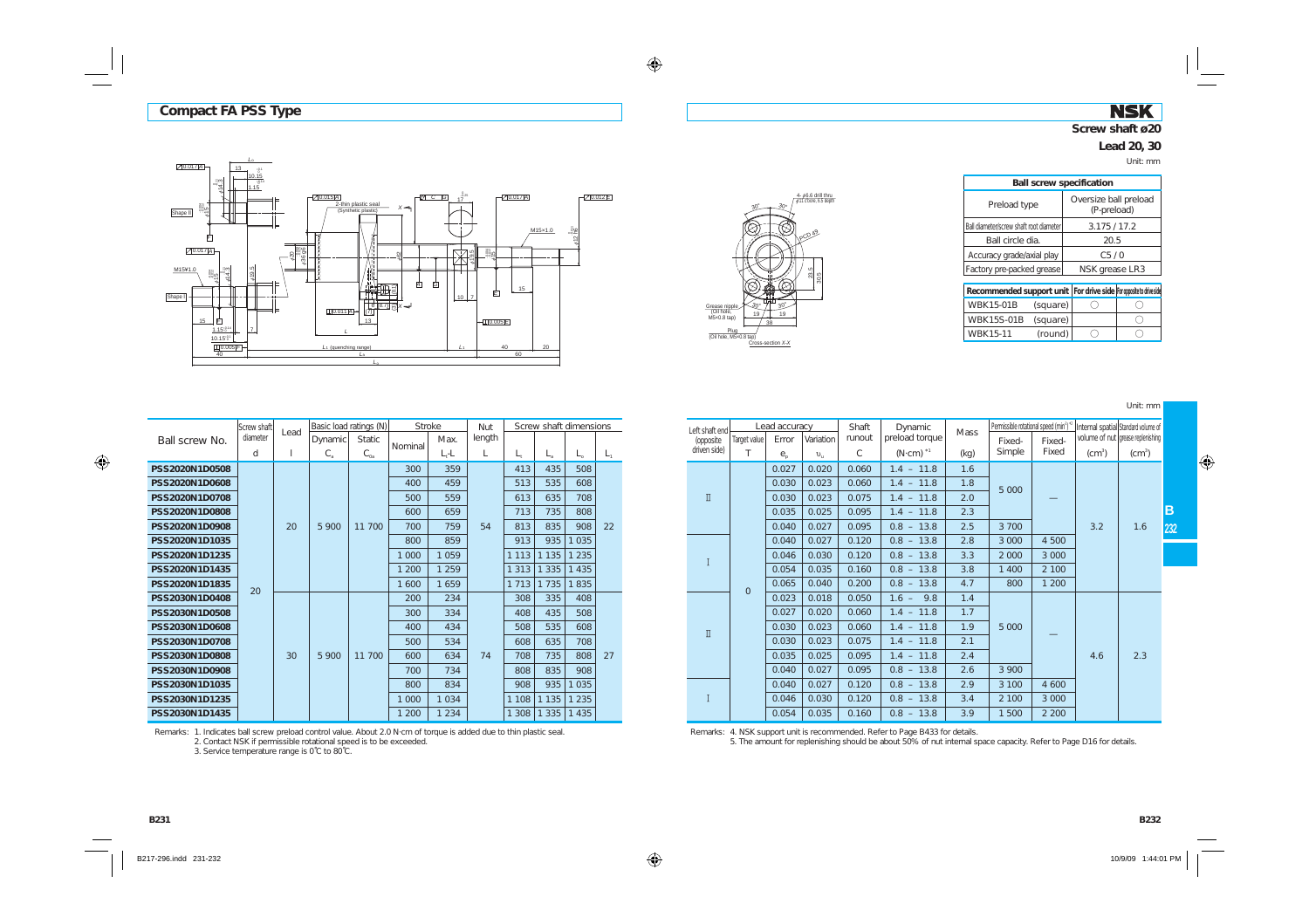*L*o

### **NSK Screw shaft ø20**

## **Lead 40, 60**

Unit: mm

| Shape II<br>M15¥1.0<br>Shape I | $20.017$ $Al$<br>13<br>$e^{14.3}$<br>$+15.4$<br>庐<br>$70.017$ A<br>$\frac{1}{2}$<br>鹟<br>÷.<br>۰e<br>15<br>IF<br>$1.15^{+0.14}$<br>$10.15^{+0.1}$ | $^{+0.1}_{0.15}$<br>$\frac{1.15}{1.15}$<br>$\overline{U}$ $C$ $\overline{G}$<br>70.015A<br>2-thin plastic seal<br>$X \rightarrow$<br>(Synthetic plastic)<br>⊨<br>20<br>36 96<br>$-62$<br>$\sum_{i=1}^{N}$<br>636<br>619.5<br>Ġ<br>囟<br>⊨<br>(8.1)<br>Βħ<br>≖<br>$\frac{1}{\sqrt{2}}$ $\frac{1}{\sqrt{2}}$ $\frac{1}{\sqrt{2}}$ $\frac{1}{\sqrt{2}}$ $\frac{1}{\sqrt{2}}$ $\frac{1}{\sqrt{2}}$ $\frac{1}{\sqrt{2}}$ $\frac{1}{\sqrt{2}}$ $\frac{1}{\sqrt{2}}$ $\frac{1}{\sqrt{2}}$ $\frac{1}{\sqrt{2}}$ $\frac{1}{\sqrt{2}}$ $\frac{1}{\sqrt{2}}$ $\frac{1}{\sqrt{2}}$ $\frac{1}{\sqrt{2}}$ $\frac{1}{\sqrt{2}}$ $\frac{1}{\sqrt{2}}$<br>⊨<br>$\boxed{\perp}$ $0.011$  A-<br>13<br>$\overline{z}$ | $17^{0.25}$<br>5<br>တဲ<br>5<br>$10 - 7$ | $70.017$ $A$<br>M15×1.0<br><b>第9</b><br>÷a<br>15<br>囱<br>$-10.005E$ | $70.012$ $E$<br>$612 \frac{8}{16}$ |
|--------------------------------|---------------------------------------------------------------------------------------------------------------------------------------------------|--------------------------------------------------------------------------------------------------------------------------------------------------------------------------------------------------------------------------------------------------------------------------------------------------------------------------------------------------------------------------------------------------------------------------------------------------------------------------------------------------------------------------------------------------------------------------------------------------------------------------------------------------------------------------------------------------|-----------------------------------------|---------------------------------------------------------------------|------------------------------------|
|                                | $10.005$ F-                                                                                                                                       | $L_1$ (quenching range)                                                                                                                                                                                                                                                                                                                                                                                                                                                                                                                                                                                                                                                                          | $L_1$                                   | 40<br>20                                                            |                                    |
|                                | 40                                                                                                                                                |                                                                                                                                                                                                                                                                                                                                                                                                                                                                                                                                                                                                                                                                                                  |                                         | 60                                                                  |                                    |
|                                |                                                                                                                                                   | L <sub>0</sub>                                                                                                                                                                                                                                                                                                                                                                                                                                                                                                                                                                                                                                                                                   |                                         |                                                                     |                                    |



| <b>Ball screw specification</b>         |                                                                 |
|-----------------------------------------|-----------------------------------------------------------------|
| Preload type                            | Oversize ball preload<br>(P-preload)                            |
| Ball diameter/screw shaft root diameter | 3.175/17.2                                                      |
| Ball circle dia                         | 20.5                                                            |
| Accuracy grade/axial play               | C5/0                                                            |
| Factory pre-packed grease               | NSK grease LR3                                                  |
|                                         | Recommended support unit For drive side Formosite in drive side |

| Recommended support unit   For drive side  For opposite to drive sid |          |  |  |  |  |
|----------------------------------------------------------------------|----------|--|--|--|--|
| <b>WBK15-01B</b>                                                     | (square) |  |  |  |  |
| WBK15S-01B (square)                                                  |          |  |  |  |  |
| <b>WBK15-11</b>                                                      | (round)  |  |  |  |  |

Unit: mm

|                | Screw shaft |      |             | Basic load ratings (N) | <b>Stroke</b> |          | Nut    |             | Screw shaft dimensions |             |         |
|----------------|-------------|------|-------------|------------------------|---------------|----------|--------|-------------|------------------------|-------------|---------|
| Ball screw No. | diameter    | Lead | Dynamic     | <b>Static</b>          |               | Max.     | length |             |                        |             |         |
|                | d           | 1    | $C_{\rm a}$ | $C_{0a}$               | Nominal       | $L_t$ -L | L      | $L_{\rm t}$ | $L_{\rm a}$            | $L_{\circ}$ | $L_{1}$ |
| PSS2040N1D0658 |             |      |             |                        | 400           | 461      |        | 553         | 585                    | 658         |         |
| PSS2040N1D0758 |             |      |             |                        | 500           | 561      |        | 653         | 685                    | 758         |         |
| PSS2040N1D0858 |             |      |             |                        | 600           | 661      |        | 753         | 785                    | 858         |         |
| PSS2040N1D0958 |             |      |             |                        | 700           | 761      |        | 853         | 885                    | 958         |         |
| PSS2040N1D1085 |             | 40   | 5 900       | 11 700                 | 800           | 861      | 92     | 953         | 985                    | 1 0 8 5     | 32      |
| PSS2040N1D1285 |             |      |             |                        | 1 000         | 1 0 6 1  |        | 1 1 5 3     | 1 1 8 5                | 1 2 8 5     |         |
| PSS2040N1D1485 |             |      |             |                        | 1 200         | 1 2 6 1  |        | 1 3 5 3     | 1 3 8 5                | 1 4 8 5     |         |
| PSS2040N1D1885 |             |      |             |                        | 1 600         | 1 6 6 1  |        | 1753        | 1785                   | 1885        |         |
| PSS2040N1D2285 | 20          |      |             |                        | 2 0 0 0       | 2 0 6 1  |        | 2 1 5 3     | 2 1 8 5                | 2 2 8 5     |         |
| PSS2060N1D0708 |             |      |             |                        | 400           | 464      |        | 593         | 635                    | 708         |         |
| PSS2060N1D0808 |             |      |             |                        | 500           | 564      |        | 693         | 735                    | 808         |         |
| PSS2060N1D0908 |             |      |             |                        | 600           | 664      |        | 793         | 835                    | 908         |         |
| PSS2060N1D1008 |             |      |             |                        | 700           | 764      |        | 893         | 935                    | 1 0 0 8     |         |
| PSS2060N1D1135 |             | 60   | 5 900       | 11 700                 | 800           | 864      | 129    | 993         | 1 0 3 5                | 1 1 3 5     | 42      |
| PSS2060N1D1335 |             |      |             |                        | 1 000         | 1 0 6 4  |        | 1 1 9 3     | 1 2 3 5                | 1 3 3 5     |         |
| PSS2060N1D1535 |             |      |             |                        | 1 200         | 1 2 6 4  |        | 1 3 9 3     | 1 4 3 5                | 1 5 3 5     |         |
| PSS2060N1D1935 |             |      |             |                        | 1 600         | 1 6 6 4  |        | 1793        | 1835                   | 1935        |         |
| PSS2060N1D2335 |             |      |             |                        | 2 0 0 0       | 2 0 6 4  |        | 2 1 9 3     | 2 2 3 5                | 2 3 3 5     |         |

| roke:   | Nut    |         |         | Screw shaft dimensions |    | Left shaft end           |              | Lead accuracy                   |              | Shaft  | Dynamic             | <b>Mass</b> | Permissible rotational speed (min <sup>3</sup> |         |              | Internal spatial Standard volume of |   |
|---------|--------|---------|---------|------------------------|----|--------------------------|--------------|---------------------------------|--------------|--------|---------------------|-------------|------------------------------------------------|---------|--------------|-------------------------------------|---|
| Max.    | length |         |         |                        |    | (opposite                | Target value | Error                           | Variation    | runout | preload torque      |             | Fixed-                                         | Fixed-  |              | volume of nut grease replenishing   |   |
| $L - L$ |        |         |         | L0                     | L, | driven side)             |              | $e_{\scriptscriptstyle{\circ}}$ | $\upsilon$ . | C      | $(N \cdot cm)^{*1}$ | (kq)        | Simple                                         | Fixed   | $\rm (cm^3)$ | $\rm (cm^3)$                        |   |
| 461     |        | 553     | 585     | 658                    |    |                          |              | 0.030                           | 0.023        | 0.075  | $2.2 - 12.8$        | 2.1         |                                                |         |              |                                     |   |
| 561     |        | 653     | 685     | 758                    |    | $\rm \Pi$                |              | 0.035                           | 0.025        | 0.075  | $2.2 - 12.8$        | 2.4         | 5 0 0 0                                        |         |              |                                     |   |
| 661     |        | 753     | 785     | 858                    |    |                          |              | 0.035                           | 0.025        | 0.095  | $2.2 - 12.8$        | 2.6         |                                                |         |              |                                     |   |
| 761     |        | 853     | 885     | 958                    |    |                          |              | 0.040                           | 0.027        | 0.095  | $1.8 - 14.8$        | 2.8         | 3 500                                          |         |              |                                     | B |
| 861     | 92     | 953     | 985     | 1 0 8 5                | 32 |                          |              | 0.040                           | 0.027        | 0.120  | $1.8 - 14.8$        | 3.1         | 2 8 0 0                                        | 4 200   | 5.3          | 2.7                                 |   |
| 1 0 6 1 |        | 1 1 5 3 | 1185    | 285                    |    |                          |              | 0.046                           | 0.030        | 0.160  | $1.8 - 14.8$        | 3.6         | 1 900                                          | 2 800   |              |                                     |   |
| 1 2 6 1 |        | 1 3 5 3 | 1 3 8 5 | 485                    |    |                          |              | 0.054                           | 0.035        | 0.160  | $1.8 - 14.8$        | 4.1         | 1 400                                          | 2 0 0 0 |              |                                     |   |
| 1661    |        | 1753    | 1785    | 885                    |    |                          |              | 0.065                           | 0.040        | 0.200  | $1.8 - 14.8$        | 5.1         | 800                                            | 1 200   |              |                                     |   |
| 2 0 6 1 |        | 2153    | 2185    | 2 2 8 5                |    |                          | $\mathbf{0}$ | 0.077                           | 0.046        | 0.240  | $1.8 - 14.8$        | 6.0         | 500                                            | 800     |              |                                     |   |
| 464     |        | 593     | 635     | 708                    |    |                          |              | 0.030                           | 0.023        | 0.075  | $2.7 - 13.8$        | 2.4         | 5 0 0 0                                        |         |              |                                     |   |
| 564     |        | 693     | 735     | 808                    |    | $\rm \scriptstyle\rm II$ |              | 0.035                           | 0.025        | 0.095  | $2.7 - 13.8$        | 2.6         |                                                |         |              |                                     |   |
| 664     |        | 793     | 835     | 908                    |    |                          |              | 0.035                           | 0.025        | 0.095  | $2.7 - 13.8$        | 2.9         | 4 200                                          |         |              |                                     |   |
| 764     |        | 893     | 935     | 008                    |    |                          |              | 0.040                           | 0.027        | 0.120  | $1.8 - 14.8$        | 3.1         | 3 3 0 0                                        |         |              |                                     |   |
| 864     | 129    | 993     | 1035    | 1 1 3 5                | 42 |                          |              | 0.040                           | 0.027        | 0.120  | $1.8 - 14.8$        | 3.4         | 2 6 0 0                                        | 3 900   | 7.0          | 3.5                                 |   |
| 1 0 6 4 |        | 1 1 9 3 | 1235    | 335                    |    |                          |              | 0.046                           | 0.030        | 0.160  | $1.8 - 14.8$        | 3.9         | 1800                                           | 2 700   |              |                                     |   |
| 1 2 6 4 |        | 1 3 9 3 | 1435    | 535                    |    |                          |              | 0.054                           | 0.035        | 0.160  | $1.8 - 14.8$        | 4.4         | 1 300                                          | 1 900   |              |                                     |   |
| 1 6 6 4 |        | 1793    | 1835    | 1935                   |    |                          |              | 0.065                           | 0.040        | 0.200  | $1.8 - 14.8$        | 5.4         | 800                                            | 1 100   |              |                                     |   |
| 2 0 6 4 |        |         |         | 2 193 2 235 2 335      |    |                          |              | 0.077                           | 0.046        | 0.240  | $1.8 - 14.8$        | 6.3         | 500                                            | 700     |              |                                     |   |

Remarks: 1. Indicates ball screw preload control value. About 2.0 N·cm of torque is added due to thin plastic seal. 2. Contact NSK if permissible rotational speed is to be exceeded.

3. Service temperature range is 0˚C to 80˚C.

Remarks: 4. NSK support unit is recommended. Refer to Page B433 for details.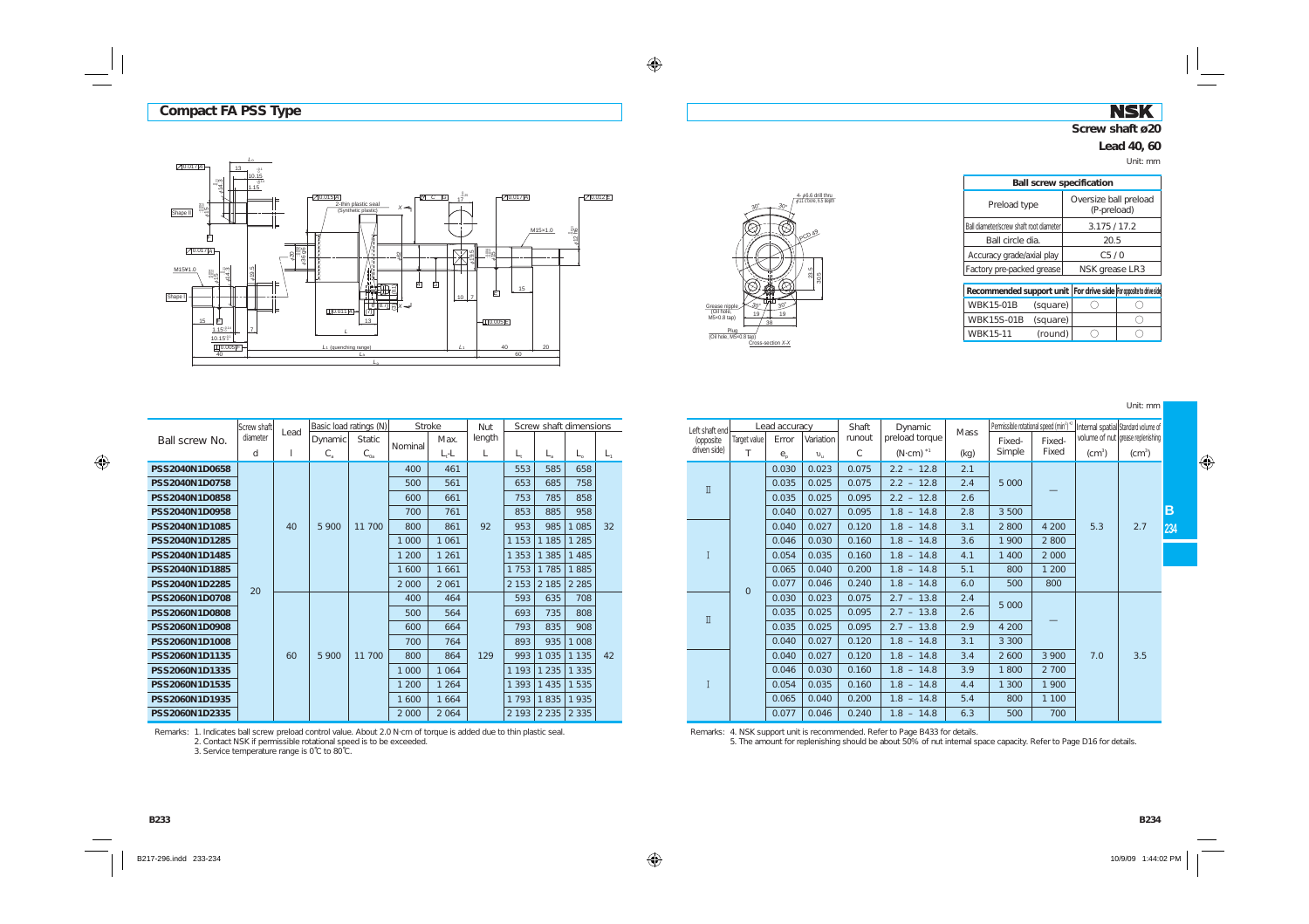### **NSK Screw shaft ø25**

#### **Lead 5, 10**

Unit: mm





| <b>Ball screw specification</b>         |                                      |
|-----------------------------------------|--------------------------------------|
| Preload type                            | Oversize ball preload<br>(P-preload) |
| Ball diameter/screw shaft root diameter | 3.175/22.2                           |
| Ball circle dia                         | 25.5                                 |
| Accuracy grade/axial play               | C5/0                                 |
| Factory pre-packed grease               | NSK grease LR3                       |
|                                         |                                      |

| Recommended support unit   For drive side   For opposite to drive side |          |  |
|------------------------------------------------------------------------|----------|--|
| WBK20-01                                                               | (square) |  |
| <b>WBK20S-01</b>                                                       | (square) |  |
| WBK20-11                                                               | (round)  |  |

Unit: mm

|                | Screw shaft | Lead | Basic load ratings (N) |          | <b>Stroke</b> |         | Nut    |         | Screw shaft dimensions |         |         |
|----------------|-------------|------|------------------------|----------|---------------|---------|--------|---------|------------------------|---------|---------|
| Ball screw No. | diameter    |      | Dynamic                | Static   | Nominal       | Max.    | length |         |                        |         |         |
|                | d           | 1    | $C_{\rm a}$            | $C_{0a}$ |               | $L, -L$ | L      | L,      | $L_{\rm a}$            | L.      | $L_{1}$ |
| PSS2505N1D0349 |             |      |                        |          | 150           | 191     |        | 223     | 250                    | 349     |         |
| PSS2505N1D0399 |             |      |                        |          | 200           | 241     |        | 273     | 300                    | 399     |         |
| PSS2505N1D0499 |             |      |                        |          | 300           | 341     |        | 373     | 400                    | 499     |         |
| PSS2505N1D0599 |             | 5    | 9 760                  | 23,600   | 400           | 441     | 32     | 473     | 500                    | 599     | 27      |
| PSS2505N1D0699 |             |      |                        |          | 500           | 541     |        | 573     | 600                    | 699     |         |
| PSS2505N1D0899 |             |      |                        |          | 700           | 741     |        | 773     | 800                    | 899     |         |
| PSS2505N1D0999 |             |      |                        |          | 800           | 841     |        | 873     | 900                    | 999     |         |
| PSS2505N1D1233 | 25          |      |                        |          | 1 0 0 0       | 1 0 4 1 |        | 1073    | 1 100                  | 1 2 3 3 |         |
| PSS2510N1D0549 |             |      |                        |          | 300           | 367     |        | 423     | 450                    | 549     |         |
| PSS2510N1D0649 |             |      |                        |          | 400           | 467     |        | 523     | 550                    | 649     |         |
| PSS2510N1D0749 |             |      |                        |          | 500           | 567     |        | 623     | 650                    | 749     |         |
| PSS2510N1D0849 |             | 10   | 12800                  | 32 300   | 600           | 667     | 56     | 723     | 750                    | 849     | 27      |
| PSS2510N1D0949 |             |      |                        |          | 700           | 767     |        | 823     | 850                    | 949     |         |
| PSS2510N1D1049 |             |      |                        |          | 800           | 867     |        | 923     | 950                    | 1049    |         |
| PSS2510N1D1283 |             |      |                        |          | 1 0 0 0       | 1 0 6 7 |        | 1 1 2 3 | 1 150                  | 1 2 8 3 |         |
| PSS2510N1D1883 |             |      |                        |          | 1 600         | 1667    |        | 1 7 2 3 | 1750                   | 1883    |         |

Remarks: 1. Indicates ball screw preload control value. About 2.0 N·cm of torque is added due to thin plastic seal. 2. Contact NSK if permissible rotational speed is to be exceeded.

3. Service temperature range is 0˚C to 80˚C.

| roke:   | Nut    |         | Screw shaft dimensions |              |         | Left shaft end         |              | Lead accuracy              |                      | Shaft  | Dynamic             | <b>Mass</b> | Permissible rotational speed (min <sup>1</sup> ) |         | Internal spatial Standard volume of |          |  |  |  |  |       |       |       |              |     |         |                               |  |  |
|---------|--------|---------|------------------------|--------------|---------|------------------------|--------------|----------------------------|----------------------|--------|---------------------|-------------|--------------------------------------------------|---------|-------------------------------------|----------|--|--|--|--|-------|-------|-------|--------------|-----|---------|-------------------------------|--|--|
| Max.    | length |         |                        |              |         | (opposite              | Target value | Error                      | Variation            | runout | preload torque      |             | Fixed-                                           | Fixed-  | volume of nut grease replenishing   |          |  |  |  |  |       |       |       |              |     |         |                               |  |  |
| $L, -L$ |        | L,      | $L_{\rm a}$            | $L_{\Omega}$ | $L_{1}$ | driven side)           |              | $e_{\scriptscriptstyle n}$ | $v_{\shortparallel}$ | C      | $(N \cdot cm)^{*1}$ | (kq)        | Simple                                           | Fixed   | $(cm^3)$                            | $(cm^3)$ |  |  |  |  |       |       |       |              |     |         |                               |  |  |
| 191     |        | 223     | 250                    | 349          |         |                        |              | 0.023                      | 0.018                | 0.035  | 9.3<br>$1.2 -$      | 1.5         |                                                  |         |                                     |          |  |  |  |  |       |       |       |              |     |         |                               |  |  |
| 241     |        | 273     | 300                    | 399          |         |                        |              | 0.023                      | 0.018                | 0.035  | $1.2 -$<br>9.3      | 1.6         |                                                  |         |                                     |          |  |  |  |  |       |       |       |              |     |         |                               |  |  |
| 341     |        | 373     | 400                    | 499          |         |                        |              | 0.025                      | 0.020                | 0.040  | $1.2 -$<br>9.3      | 2.0         | 5 0 0 0                                          |         |                                     |          |  |  |  |  |       |       |       |              |     |         |                               |  |  |
| 441     | 32     | 473     | 500                    | 599          | 27      | $\rm \overline{\rm I}$ |              | 0.027                      | 0.020                | 0.045  | $1.2 -$<br>9.3      | 2.3         |                                                  |         | 4.4                                 | 2.2      |  |  |  |  |       |       |       |              |     |         |                               |  |  |
| 541     |        | 573     | 600                    | 699          |         |                        |              | 0.030                      | 0.023                | 0.055  | $0.8 - 10.8$        | 2.7         |                                                  |         |                                     |          |  |  |  |  |       |       |       |              |     |         |                               |  |  |
| 741     |        | 773     | 800                    | 899          |         |                        |              | 0.035                      | 0.025                | 0.065  | $0.8 - 10.8$        | 3.4         |                                                  |         |                                     |          |  |  |  |  |       |       |       |              |     |         |                               |  |  |
| 841     |        | 873     | 900                    | 999          |         |                        |              | 0.040                      | 0.027                | 0.065  | $0.8 - 10.8$        | 3.7         | 4 100                                            |         |                                     |          |  |  |  |  |       |       |       |              |     |         |                               |  |  |
| 1041    |        | 1073    | 100                    | 233          |         |                        | $\mathbf{0}$ | 0.046                      | 0.030                | 0.080  | $0.8 - 13.8$        | 4.5         | 2 700                                            | 4 0 0 0 |                                     |          |  |  |  |  |       |       |       |              |     |         |                               |  |  |
| 367     |        | 423     | 450                    | 549          |         |                        |              | 0.027                      | 0.020                | 0.045  | $3.1 - 11.8$        | 2.4         |                                                  |         |                                     |          |  |  |  |  |       |       |       |              |     |         |                               |  |  |
| 467     |        | 523     | 550                    | 649          |         |                        |              | 0.030                      | 0.023                | 0.055  | $2.2 - 12.8$        | 2.7         |                                                  |         |                                     |          |  |  |  |  |       |       |       |              |     |         |                               |  |  |
| 567     |        | 623     | 650                    | 749          |         | $\rm \overline{\rm I}$ |              |                            |                      |        |                     |             |                                                  |         |                                     |          |  |  |  |  | 0.030 | 0.023 | 0.055 | $2.2 - 12.8$ | 3.1 | 5 0 0 0 | $\overbrace{\phantom{12332}}$ |  |  |
| 667     | 56     | 723     | 750                    | 849          | 27      |                        |              | 0.035                      | 0.025                | 0.065  | $2.2 - 12.8$        | 3.5         |                                                  |         | 4.7                                 | 2.4      |  |  |  |  |       |       |       |              |     |         |                               |  |  |
| 767     |        | 823     | 850                    | 949          |         |                        |              | 0.040                      | 0.027                | 0.065  | $2.2 - 12.8$        | 3.8         |                                                  |         |                                     |          |  |  |  |  |       |       |       |              |     |         |                               |  |  |
| 867     |        | 923     | 950                    | 049          |         |                        |              | 0.040                      | 0.027                | 0.080  | $2.2 - 12.8$        | 4.2         | 3 6 0 0                                          |         |                                     |          |  |  |  |  |       |       |       |              |     |         |                               |  |  |
| 1 0 6 7 |        | 1 1 2 3 | 1150                   | 283          |         |                        |              | 0.046                      | 0.030                | 0.100  | $1.8 - 14.8$        | 5.0         | 2 500                                            | 3 700   |                                     |          |  |  |  |  |       |       |       |              |     |         |                               |  |  |
| 1667    |        |         | 1 723 1 750 1 883      |              |         |                        |              | 0.065                      | 0.040                | 0.130  | $1.8 - 14.8$        | 7.2         | 1 000                                            | 600     |                                     |          |  |  |  |  |       |       |       |              |     |         |                               |  |  |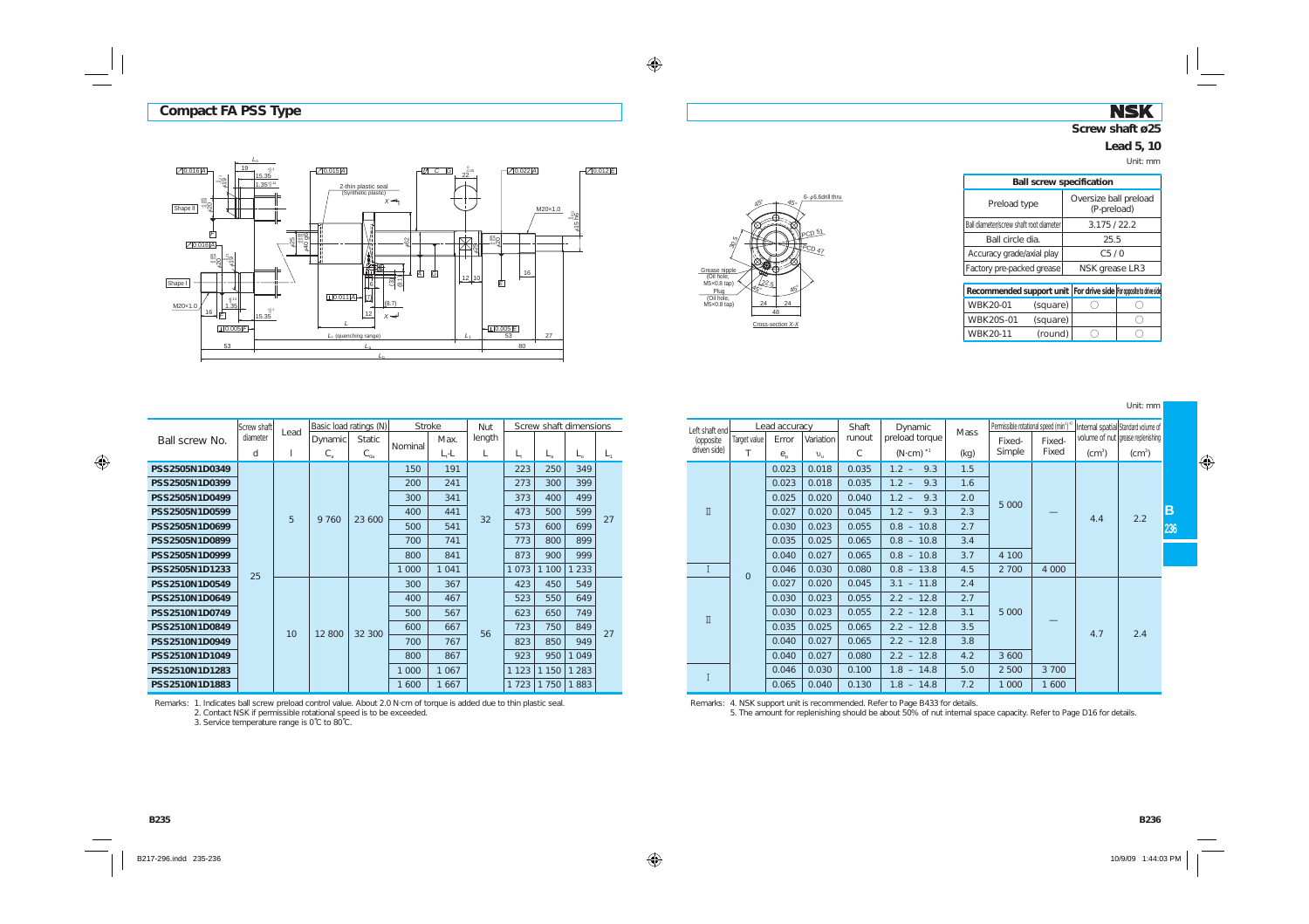$\overline{19}$ 

*L*o

### **NSK Screw shaft ø25**

#### **Lead 20, 25**

Unit: mm

| Oversize ball preload<br>(P-preload) |
|--------------------------------------|
| 3.175/22.2                           |
| 25.5                                 |
| C5/0                                 |
| NSK grease LR3                       |
|                                      |

| Recommended support unit   For drive side   for opposite to drive side |          |  |
|------------------------------------------------------------------------|----------|--|
| WBK20-01                                                               | (square) |  |
| <b>WBK20S-01</b>                                                       | (square) |  |
| <b>WBK20-11</b>                                                        | (round)  |  |

Unit: mm

| $\sqrt{0.016 A }$ | 19.                                                                                       | 15.35              | $-20.015  A $                                                   | -121 C G | $22^{\frac{0.35}{2}}$ | 10.022 A               |                    | ⊣ <u>∠1</u> 0.012 E |
|-------------------|-------------------------------------------------------------------------------------------|--------------------|-----------------------------------------------------------------|----------|-----------------------|------------------------|--------------------|---------------------|
| Shape II          | $rac{3}{6}$ 19<br>$20^{330}_{-1}$                                                         | $1.35_{0}^{+0.14}$ | 2-thin plastic seal<br>(Synthetic plastic)<br>$X \rightarrow$   |          |                       |                        | M20×1.0            |                     |
|                   | 庐<br>$\sqrt{0.016}$ A                                                                     | 96 0t*<br>.85      | ٢<br>662                                                        |          | $\frac{6}{25}$        | ೣೢಁೢ                   | $#15 \frac{8}{16}$ |                     |
| Shape I           | 第20 <sub>22</sub>                                                                         |                    | L٥<br>饆<br>$\frac{(3)}{(8.1)}$<br>افلي<br>$L[0.011]$ A -<br>(7) | 卤<br>À   | $12$ 10               | 16<br>直                |                    |                     |
| M20x1.0           | $\begin{bmatrix} +0.14 \\ 0.35 \end{bmatrix}$<br>$16 - \frac{1}{2}$<br>$\Box$ 0.005 $F$ - | 15.35              | (8.7)<br>12<br>$x \rightarrow$<br>$L1$ (quenching range)        |          | L,                    | $\Box$ 0.005 $E$<br>53 | 27                 |                     |
|                   | 53                                                                                        |                    | $L_{\rm a}$                                                     |          |                       | 80                     |                    |                     |
|                   |                                                                                           |                    | L0                                                              |          |                       |                        |                    |                     |
|                   |                                                                                           |                    |                                                                 |          |                       |                        |                    |                     |
|                   |                                                                                           |                    |                                                                 |          |                       |                        |                    |                     |



|                | Screw shaft |                                      |             | Basic load ratings (N) | <b>Stroke</b> |         | <b>Nut</b> |          | Screw shaft dimensions |              |       |
|----------------|-------------|--------------------------------------|-------------|------------------------|---------------|---------|------------|----------|------------------------|--------------|-------|
| Ball screw No. | diameter    | Lead                                 | Dynamic     | <b>Static</b>          |               | Max.    | length     |          |                        |              |       |
|                | d           | 1                                    | $C_{\rm a}$ | $C_{0a}$               | Nominal       | $L, -L$ | L          | L,       | $L_{\rm a}$            | $L_{\alpha}$ | $L_1$ |
| PSS2520N1D0729 |             |                                      |             |                        | 500           | 550     |            | 604      | 630                    | 729          |       |
| PSS2520N1D0829 |             |                                      |             |                        | 600           | 650     |            | 704      | 730                    | 829          |       |
| PSS2520N1D0929 |             |                                      |             |                        | 700           | 750     |            | 804      | 830                    | 929          |       |
| PSS2520N1D1029 |             |                                      |             | 14 600                 | 800           | 850     | 54         | 904      | 930                    | 1 0 2 9      | 26    |
| PSS2520N1D1263 |             |                                      |             |                        | 1 0 0 0       | 1 0 5 0 |            | 1 1 0 4  | 1 1 3 0                | 1 2 6 3      |       |
| PSS2520N1D1463 |             |                                      |             |                        | 1 200         | 1 2 5 0 |            | 1<br>304 | 1 3 3 0                | 1463         |       |
| PSS2520N1D1863 |             |                                      |             |                        | 1 600         | 1650    |            | 1 7 0 4  | 1 7 3 0                | 1863         |       |
| PSS2520N1D2263 |             | 20<br>6 5 6 0<br>25<br>25<br>6 5 6 0 |             | 2 0 0 0                | 2 0 5 0       |         | 2 1 0 4    | 2 1 3 0  | 2 2 6 3                |              |       |
| PSS2525N1D0779 |             |                                      |             |                        | 500           | 587     |            | 650      | 680                    | 779          |       |
| PSS2525N1D0879 |             |                                      |             |                        | 600           | 687     |            | 750      | 780                    | 879          |       |
| PSS2525N1D0979 |             |                                      |             |                        | 700           | 787     |            | 850      | 880                    | 979          |       |
| PSS2525N1D1079 |             |                                      |             | 14 600                 | 800           | 887     | 63         | 950      | 980                    | 1079         | 30    |
| PSS2525N1D1313 |             |                                      |             |                        | 1 0 0 0       | 1 0 8 7 |            | 1 1 5 0  | 1 1 8 0                | 1 3 1 3      |       |
| PSS2525N1D1513 |             |                                      |             |                        | 1 200         | 1 2 8 7 |            | 1 3 5 0  | 1 3 8 0                | 1513         |       |
| PSS2525N1D1913 |             |                                      |             |                        | 1 600         | 1687    |            | 1 7 5 0  | 1 7 8 0                | 1913         |       |
| PSS2525N1D2313 |             |                                      |             |                        | 2 0 0 0       | 2 0 8 7 |            | 2 1 5 0  | 2 1 8 0                | 2 3 1 3      |       |

Remarks: 1. Indicates ball screw preload control value. About 2.0 N·cm of torque is added due to thin plastic seal. 2. Contact NSK if permissible rotational speed is to be exceeded.

3. Service temperature range is 0˚C to 80˚C.

| roke: |         | Nut               |                               | Screw shaft dimensions   |                       |       |       | Left shaft end         |              | Lead accuracy              |              | Shaft   | Dynamic             | <b>Mass</b>  | Permissible rotational speed (min <sup>1</sup> ) <sup>*</sup> |        | Internal spatial Standard volume of |              |  |  |  |  |  |  |  |  |  |  |  |  |  |  |  |  |  |  |  |       |       |       |              |     |         |       |
|-------|---------|-------------------|-------------------------------|--------------------------|-----------------------|-------|-------|------------------------|--------------|----------------------------|--------------|---------|---------------------|--------------|---------------------------------------------------------------|--------|-------------------------------------|--------------|--|--|--|--|--|--|--|--|--|--|--|--|--|--|--|--|--|--|--|-------|-------|-------|--------------|-----|---------|-------|
|       | Max.    | length            |                               |                          |                       |       |       | (opposite              | Target value | Error                      | Variation    | runout  | preload torque      |              | Fixed-                                                        | Fixed- | volume of nut grease replenishing   |              |  |  |  |  |  |  |  |  |  |  |  |  |  |  |  |  |  |  |  |       |       |       |              |     |         |       |
|       | $L, -L$ |                   | L,                            | $L_{\rm a}$              | $L_{\alpha}$          | L,    |       | driven side)           |              | $e_{\scriptscriptstyle n}$ | $v_{\rm in}$ | C       | $(N \cdot cm)^{*1}$ | (kq)         | Simple                                                        | Fixed  | (cm <sup>3</sup> )                  | $\rm (cm^3)$ |  |  |  |  |  |  |  |  |  |  |  |  |  |  |  |  |  |  |  |       |       |       |              |     |         |       |
|       | 550     |                   | 604                           | 630                      | 729                   |       |       |                        |              | 0.030                      | 0.023        | 0.055   | $2.2 - 12.8$        | 3.1          | 5 0 0 0                                                       |        |                                     |              |  |  |  |  |  |  |  |  |  |  |  |  |  |  |  |  |  |  |  |       |       |       |              |     |         |       |
|       | 650     | 829<br>730<br>704 |                               | $\rm \overline{\rm I}$   |                       | 0.035 | 0.025 | 0.065                  | $2.2 - 12.8$ | 3.4                        |              |         |                     |              |                                                               |        |                                     |              |  |  |  |  |  |  |  |  |  |  |  |  |  |  |  |  |  |  |  |       |       |       |              |     |         |       |
|       | 750     |                   | 804                           | 830                      | 929                   |       |       |                        |              | 0.040                      | 0.027        | 0.065   | $2.2 - 12.8$        | 3.8          | 4 800                                                         |        |                                     |              |  |  |  |  |  |  |  |  |  |  |  |  |  |  |  |  |  |  |  |       |       |       |              |     |         |       |
|       | 850     | 54                | 904                           | 930                      | 1 0 2 9               | 26    |       |                        |              | 0.040                      | 0.027        | 0.080   | $2.2 - 12.8$        | 4.2          | 3 800                                                         |        | 3.9                                 | 2.0          |  |  |  |  |  |  |  |  |  |  |  |  |  |  |  |  |  |  |  |       |       |       |              |     |         |       |
|       | 1 0 5 0 |                   | 1 130  <br>263<br>1 1 0 4     |                          |                       |       | 0.046 | 0.030                  | 0.100        | $1.8 - 14.8$               | 5.0          | 2 6 0 0 | 3 800               |              |                                                               |        |                                     |              |  |  |  |  |  |  |  |  |  |  |  |  |  |  |  |  |  |  |  |       |       |       |              |     |         |       |
|       | 1 2 5 0 |                   | 1 3 0 4                       | 1330 <br>463             |                       |       |       |                        |              |                            |              | 0.054   | 0.035               | 0.100        | $1.8 - 14.8$                                                  | 5.8    | 1800                                | 2 700        |  |  |  |  |  |  |  |  |  |  |  |  |  |  |  |  |  |  |  |       |       |       |              |     |         |       |
|       | 1650    |                   | 1 7 0 4                       | 1730                     | 1863                  |       |       |                        |              | 0.065                      | 0.040        | 0.130   | $1.8 - 14.8$        | 7.3          | 1 100                                                         | 600    |                                     |              |  |  |  |  |  |  |  |  |  |  |  |  |  |  |  |  |  |  |  |       |       |       |              |     |         |       |
|       | 2 0 5 0 |                   | 2 1 0 4                       | 2130                     | 2 2 6 3               |       |       |                        |              | $\overline{0}$             | 0.077        | 0.046   | 0.170               | $1.8 - 14.8$ | 8.8                                                           | 700    | 1 000                               |              |  |  |  |  |  |  |  |  |  |  |  |  |  |  |  |  |  |  |  |       |       |       |              |     |         |       |
|       | 587     |                   | 650                           | 680                      | 779                   |       |       |                        |              | 0.035                      | 0.025        | 0.055   | $2.7 - 13.8$        | 3.3          | 5 0 0 0                                                       |        |                                     |              |  |  |  |  |  |  |  |  |  |  |  |  |  |  |  |  |  |  |  |       |       |       |              |     |         |       |
|       | 687     |                   | 879<br>750<br>780             |                          |                       |       |       | 0.035                  | 0.025        | 0.065                      | $2.7 - 13.8$ | 3.7     |                     |              |                                                               |        |                                     |              |  |  |  |  |  |  |  |  |  |  |  |  |  |  |  |  |  |  |  |       |       |       |              |     |         |       |
|       | 787     |                   | 850                           | 880                      | 979                   |       |       | $\rm \overline{\rm I}$ |              | 0.040                      | 0.027        | 0.065   | $2.7 - 13.8$        | 4.1          | 4 3 0 0                                                       |        |                                     |              |  |  |  |  |  |  |  |  |  |  |  |  |  |  |  |  |  |  |  |       |       |       |              |     |         |       |
|       | 887     | 63                |                               |                          | 1 0 7 9<br>950<br>980 |       |       | 0.040                  | 0.027        | 0.080                      | $2.7 - 13.8$ | 4.4     | 3 4 0 0             |              | 4.3                                                           | 2.2    |                                     |              |  |  |  |  |  |  |  |  |  |  |  |  |  |  |  |  |  |  |  |       |       |       |              |     |         |       |
|       | 1 0 8 7 |                   | 30<br>1150<br>1180<br>  313   |                          |                       | 0.046 | 0.030 | 0.100                  | $1.8 - 14.8$ | 5.3                        | 2 3 0 0      | 3 500   |                     |              |                                                               |        |                                     |              |  |  |  |  |  |  |  |  |  |  |  |  |  |  |  |  |  |  |  |       |       |       |              |     |         |       |
|       | 1 2 8 7 |                   | 1380<br>1350 <br>1780<br>1750 | 513                      |                       |       |       | 0.054                  | 0.035        | 0.100                      | $1.8 - 14.8$ | 6.0     | 1 700               | 2 600        |                                                               |        |                                     |              |  |  |  |  |  |  |  |  |  |  |  |  |  |  |  |  |  |  |  |       |       |       |              |     |         |       |
|       | 1687    |                   |                               |                          |                       |       |       |                        |              |                            | 1913         |         |                     |              |                                                               |        |                                     |              |  |  |  |  |  |  |  |  |  |  |  |  |  |  |  |  |  |  |  | 0.065 | 0.040 | 0.130 | $1.8 - 14.8$ | 7.5 | 1 0 0 0 | 1 500 |
|       | 2087    |                   |                               | $2150$   $2180$   $2313$ |                       |       |       |                        |              | 0.077                      | 0.046        | 0.170   | $1.8 - 14.8$        | 9.1          | 700                                                           | 000    |                                     |              |  |  |  |  |  |  |  |  |  |  |  |  |  |  |  |  |  |  |  |       |       |       |              |     |         |       |